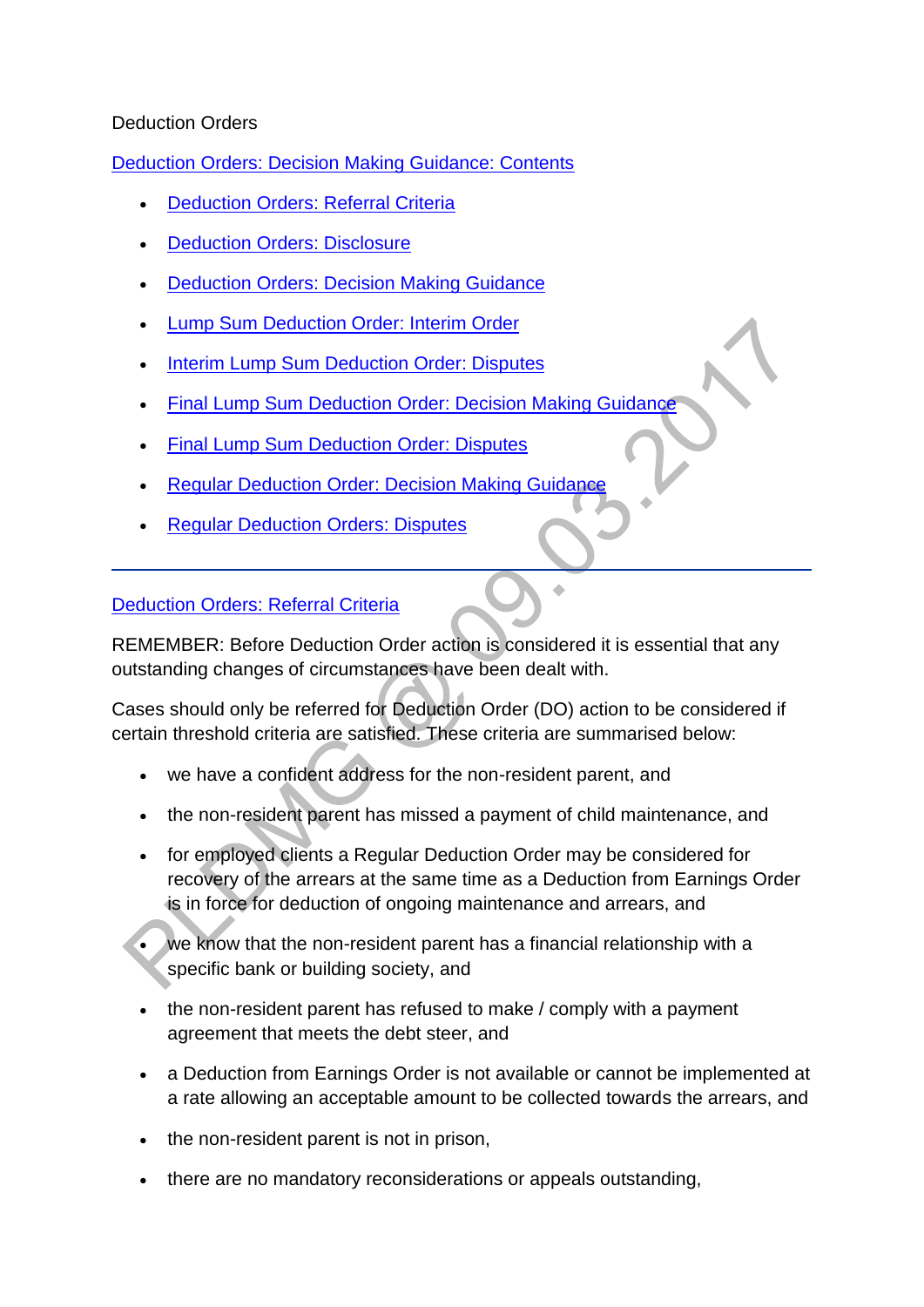- there are no welfare of the child issues,
- an arrears warning notice has been issued and the non-resident parent has not since been compliant for a continuous period of twelve weeks,
- the parent with care has been contacted to ensure that they wish debt to be collected and direct pay is not being considered. Notes to be updated to reflect this contact,
- there are no outstanding change of circumstances on the case,
- the case has not been referred in last 12 months and rejected/deselected unless new intelligence has been found

#### **Debt under £500**

Although there is no legal deminimis limit on the amount of arrears that can be recovered using deduction orders consideration must be given to the reasonableness and proportionality of doing so where the arrears are low. It may not be viewed as reasonable to pursue a lump sum deduction order which attracts an enforcement fee of £200 when the debt is less than this sum unless there are compelling reasons to do so and the specific case circumstances warrant it.

As an example it may be appropriate to pursue a lump sum deduction order where the sum outstanding is under £200 and there is no on-going liability but the PWC wishes the arrears collected. If despite various attempts to negotiate payment the NRP failed to reach a payment agreement then it would be reasonable to undertake the deduction order action. As it is a discretionary decision to pursue the deduction order a welfare of the child decision must be made to support the decision.

## Re-referring Cases

If a case has already been referred for a deduction order to be considered, it should not be referred again:

- unless / until new information becomes available; or
- there is a reported change in the non-resident parent's circumstances; or
- the non-resident parent's payment agreement breaks down; or
- a reasonable period of time has elapsed. For example: if deduction order action failed because the non-resident parent's account was overdrawn, the case could be re-referred after a suitable period to see if funds are now available.

#### Example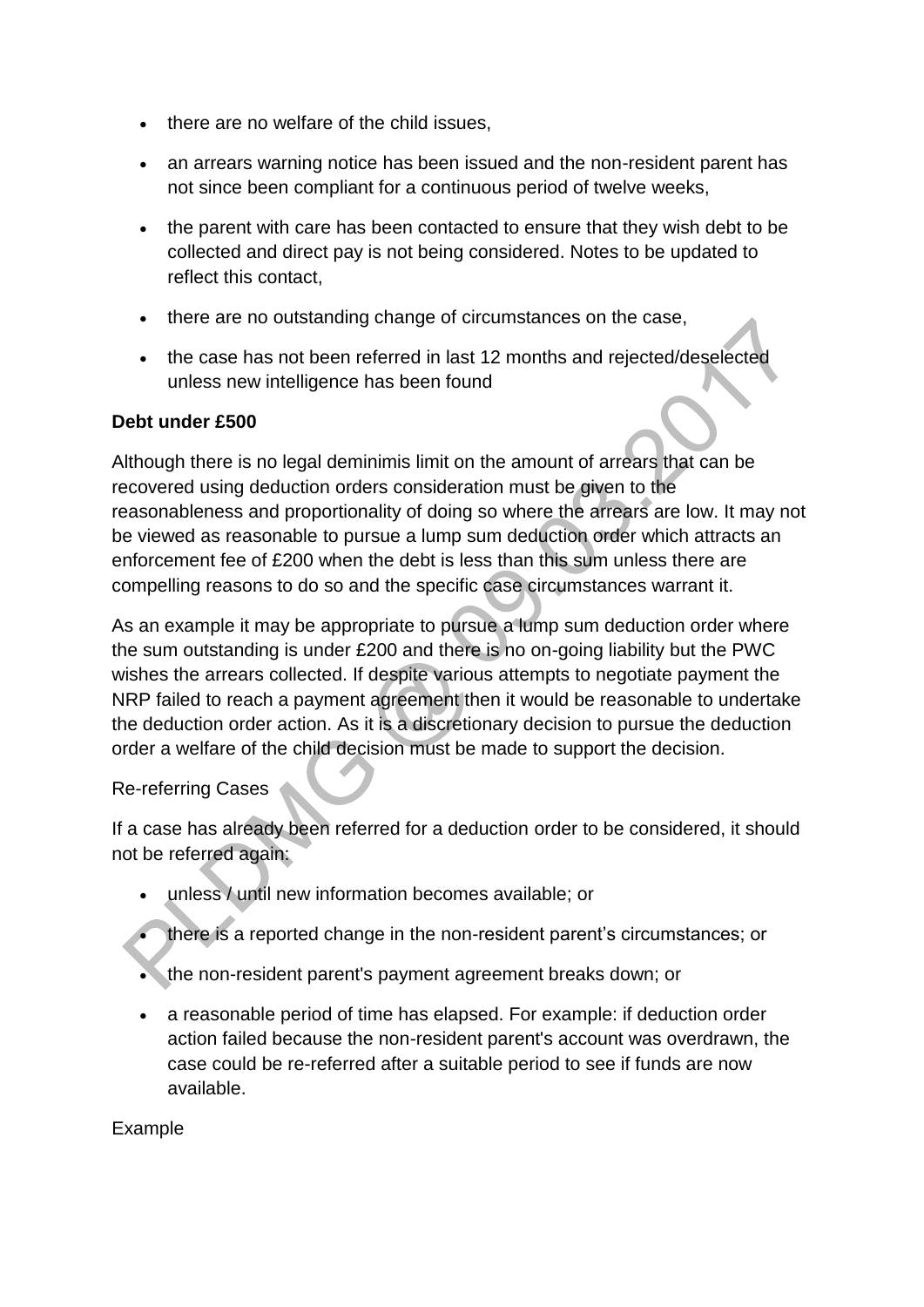- Non-resident parent owes £550 in arrears (or more than £250 in Northern Ireland). A financial relationship is identified and a Deduction Order is considered. The Deduction Order team confirm there are insufficient funds for a Deduction Order.
- The parent with care subsequently reports that the non resident parent has received a cash inheritance.
- The case should be resubmitted to the Deduction Order team with full details of the new information.

Fast Track Referrals

A fast track referral should be submitted if information is received indicating that the non-resident parent has had a significant increase in their financial status or that they are preparing to leave the country.

[Return to contents](http://np-cmg-sharepoint.link2.gpn.gov.uk/sites/policy-law-and-decision-making-guidance/Pages/Arrears%20MOC/Deduction-Orders-DMG.aspx#Contents)

## [Deduction Orders: Disclosure](http://np-cmg-sharepoint.link2.gpn.gov.uk/sites/policy-law-and-decision-making-guidance/Pages/Arrears%20MOC/Deduction-Orders-DMG.aspx)

Disclosure is the process used to ask the non-resident parent's bank or building society for information about their accounts.

Before issuing a disclosure request to an organisation it is important to be sure that they can be treated as a deposit taker. This is because deduction orders can only be made against organisations classified as deposit takers.

Who is a Deposit Taker?

# *[1991/48 S](http://www.legislation.gov.uk/ukpga/1991/48)ection 54(1) and (2) of the Child Support Act 1991*

In most cases it will be clear that the organisation can be treated as a deposit taker. All UK banks / building societies fall within this definition. However, if you are not sure whether an organisation can be treated as a deposit taker, you should follow the guidance below:

Deciding whether an organisation can be treated as a deposit taker

# **Step 1: Ask the following 2 questions:**

1. Is the person or organisation receiving money as a deposit which it lends to others?; or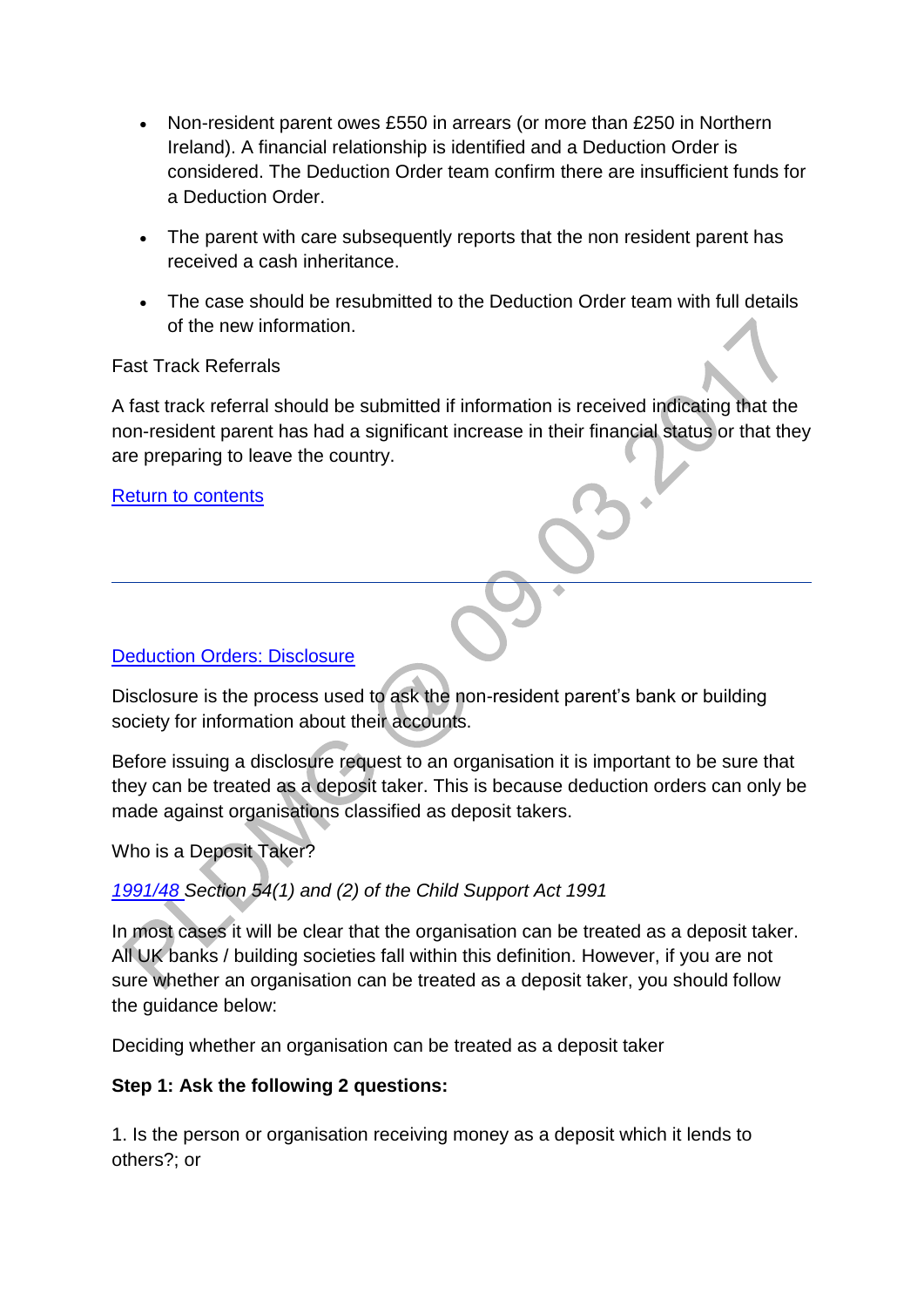2. Is the person or organisation receiving money as a deposit which it uses to finance other activities, either as capital amounts or out of the interest they receive from those deposits?

An example of the above would be where wages are paid into a current account and those wages are then merged with all the other monies held by the deposit taker, out of which - for example - loans and overdrafts are given.

If the answer to one or both of these questions is yes, proceed to Step 2.

If the answer to both of these questions is no, then then organisation or person is not a deposit taker for our purposes and disclosure / deduction order action should not be pursued.

## **Step 2: You must now ask the following questions:**

**1**. Is the money paid in on terms that it will be repaid on demand or by some other agreement between depositor and deposit taker, with or without interest or premium?

An example of the above would be where wages are paid into a current account and then the payee can withdraw that amount whenever they like: for example, at a cash point or by using their debit card.

If the answer to question 1 is yes, proceed to question 2.

If the answer to question 1 is no, then then organisation or person is not a deposit taker for our purposes and we cannot pursue disclosure / deduction order action.

**2**. Do those terms refer to the provision of property (except currency), services or the giving the security?

An example of the above would be where the loan is only agreed on the basis that the payee's property is security for the loan and that the organisation has a registered interest on the deeds of that property while the loan is active.

If the answer to question 2 is no, proceed to Step 3.

If the answer to question 2 is yes, then then organisation or person is not a deposit taker for our purposes and we cannot pursue disclosure / deduction order action.

# **Step 3: you have now established that the organisation or person is a deposit taker for our purposes and may consider disclosure or deduction order action.**

However, if the organisation or person disputes that they are a deposit taker, you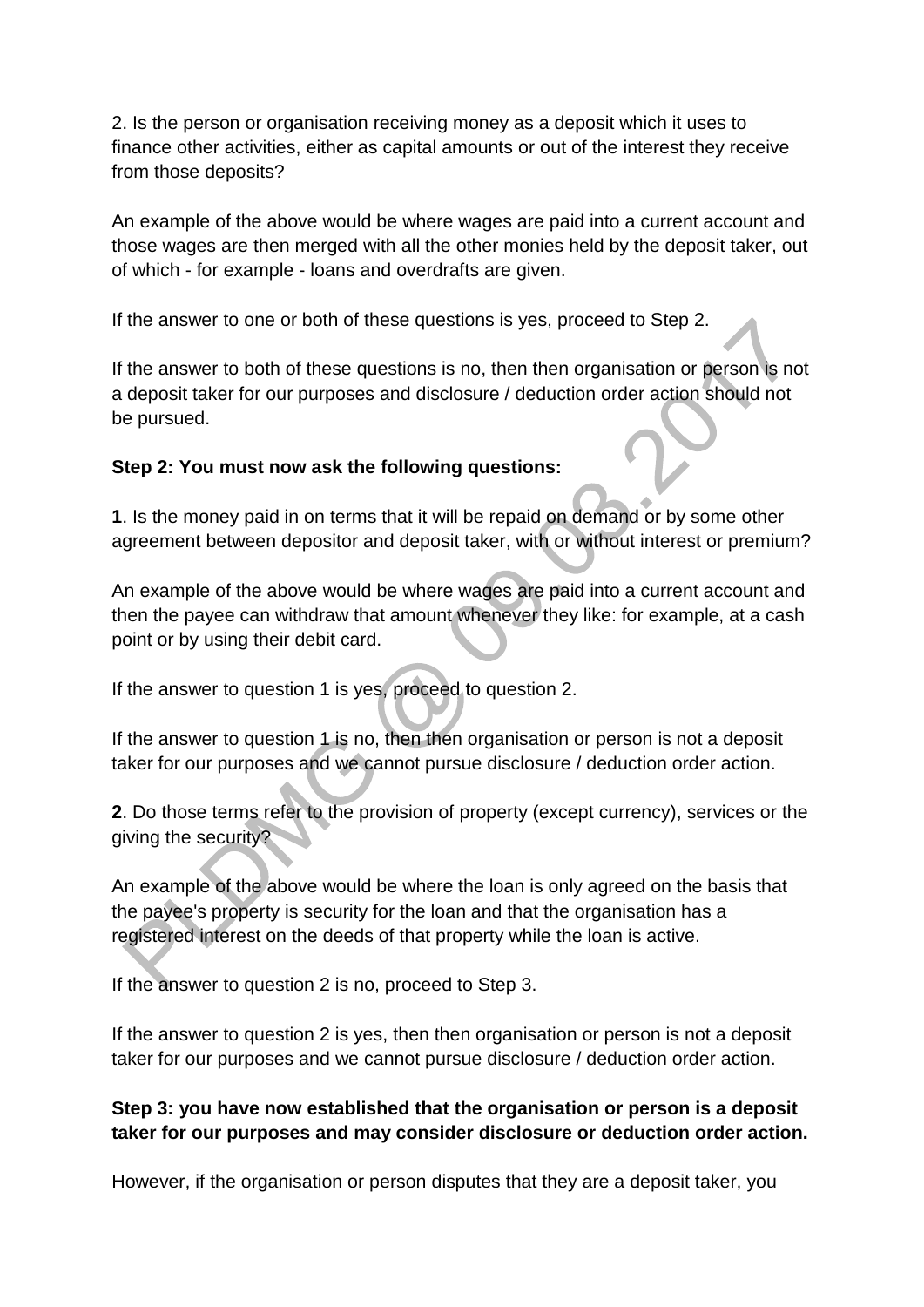should ask if there are any legislative provisions which they consider exclude them from being a deposit taker. If they confirm that there are such provisions, you should ask them to cite the relevant legislation which (on receipt) should be referred to policy for advice.

If there is any doubt, you should refer the case to Policy colleagues for further advice.

What if the non-resident parent has more than one financial relationship?

If you have identified that the non-resident parent has a financial relationship with more than one bank / building society, you should issue disclosure requests to them all. This will ensure you obtain as much information as possible about the nonresident parent's financial circumstances and can properly identify the most appropriate action.

If you issue disclosure requests to more than one organisation you should normally wait for all responses to be returned before deciding what (if any) action is appropriate. However, this will not be necessary if the first response you receive identifies an account with sufficient funds for the full arrears to be targeted.

Disclosure Requests: Bank / Building Society Obligations

When we ask a bank or building society for information they must provide any information which we require, which is needed in connection with the enforcement of child support or other maintenance. This can reasonably include:

- full details of all accounts held where non-resident parent is the sole account holder; and
- details of any accounts closed in the last 12 months.

There is no legal time limit for the banks to provide this information: the legislation solely states this must be done within a "reasonable period". However, we have an informal agreement with the British Banking Association that disclosure requests will receive a response within 14 days.

If a response has not been received within 21 days a reminder should be issued. NOTE: this can be done by phone call where contact details for the bank / building society are held. Any written reminder should include a copy of the original referral.

Regular problems with the same organisation should be brought to the attention of your Team Leader, who will inform Policy colleagues.

Disclosure Response Received: Next Steps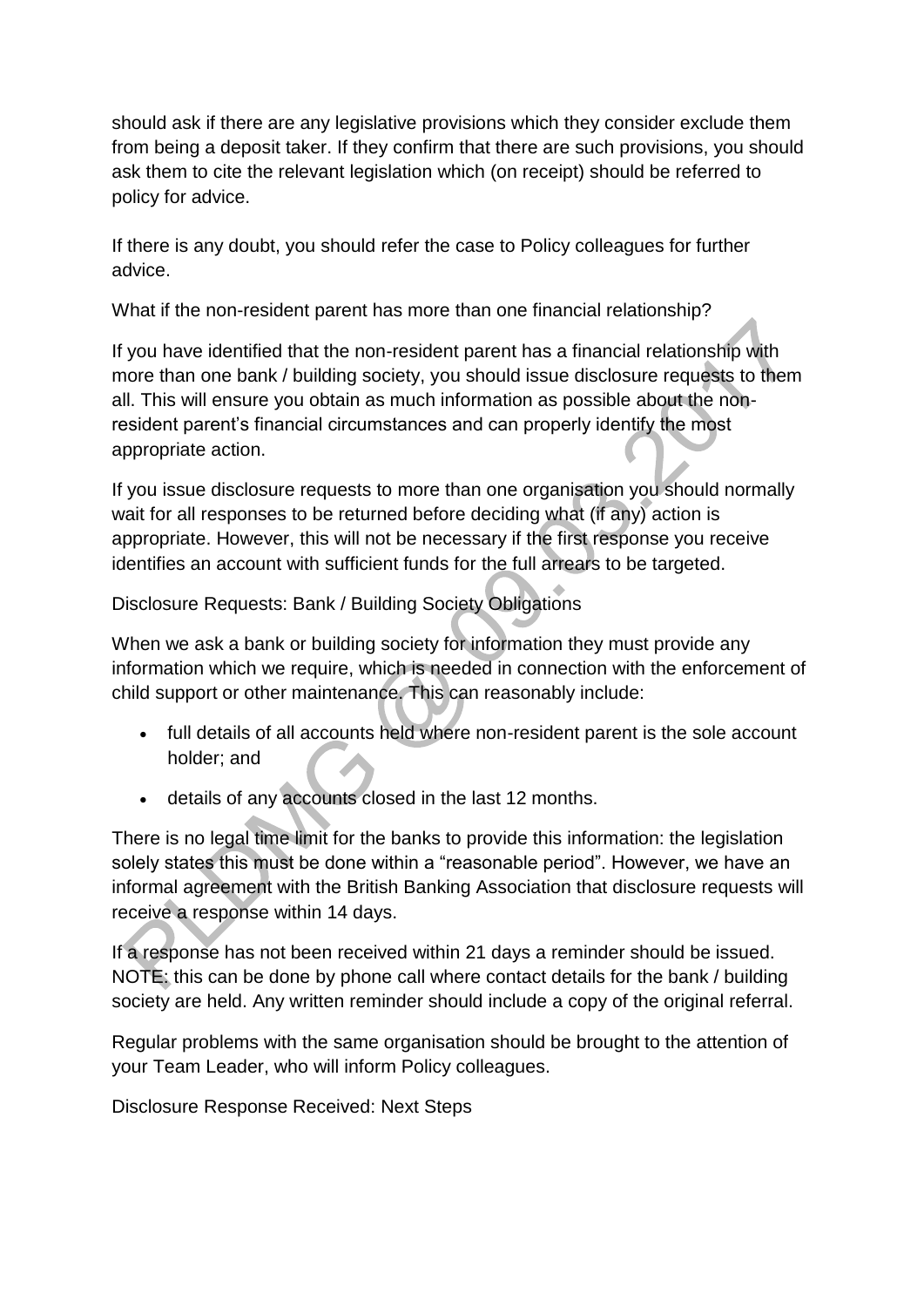When the disclosure response is received you must check whether the non-resident parent has made any payments or a payment agreement since the disclosure request was issued. If they have:

- paid their arrears in full; or
- made a payment agreement that complies with the debt steer;

it will not be appropriate to continue with deduction order action. If neither of these outcomes has been reached you must review the information provided to decide whether deduction order action can be taken.

What information will the bank / building society provide?

Banks / building societies must provide any information we require which fits the criteria above. Typically this would include:

- whether the non-resident parent holds any accounts with them;
- confirmation if any of these accounts are: joint accounts; trust accounts; charity accounts; or non sole trader accounts. No additional data will be disclosed about these types of accounts as deduction order action cannot be taken against them.

If the non-resident parent is an account holder with the bank / building society, they should also confirm:

- their most recent postal address (if this is different to the address you included in the disclosure request);
- any telephone numbers they hold for the non-resident parent; and
- any other names or pseudonyms that the non-resident parent uses.

For each sole account that the non-resident parent holds, they should also confirm:

- the name in which the account is held;
- the account type, number and sort code;
- details of any withdrawal restrictions on the account;
- the account balance and confirmation of the date the balance check was taken;
- an account transaction history for the last 3 months (starting back from the date the disclosure request is actioned);

REMEMBER: Data obtained for Deduction Order action must be retained securely until Deduction Order action is complete and then destroyed. If we intend to take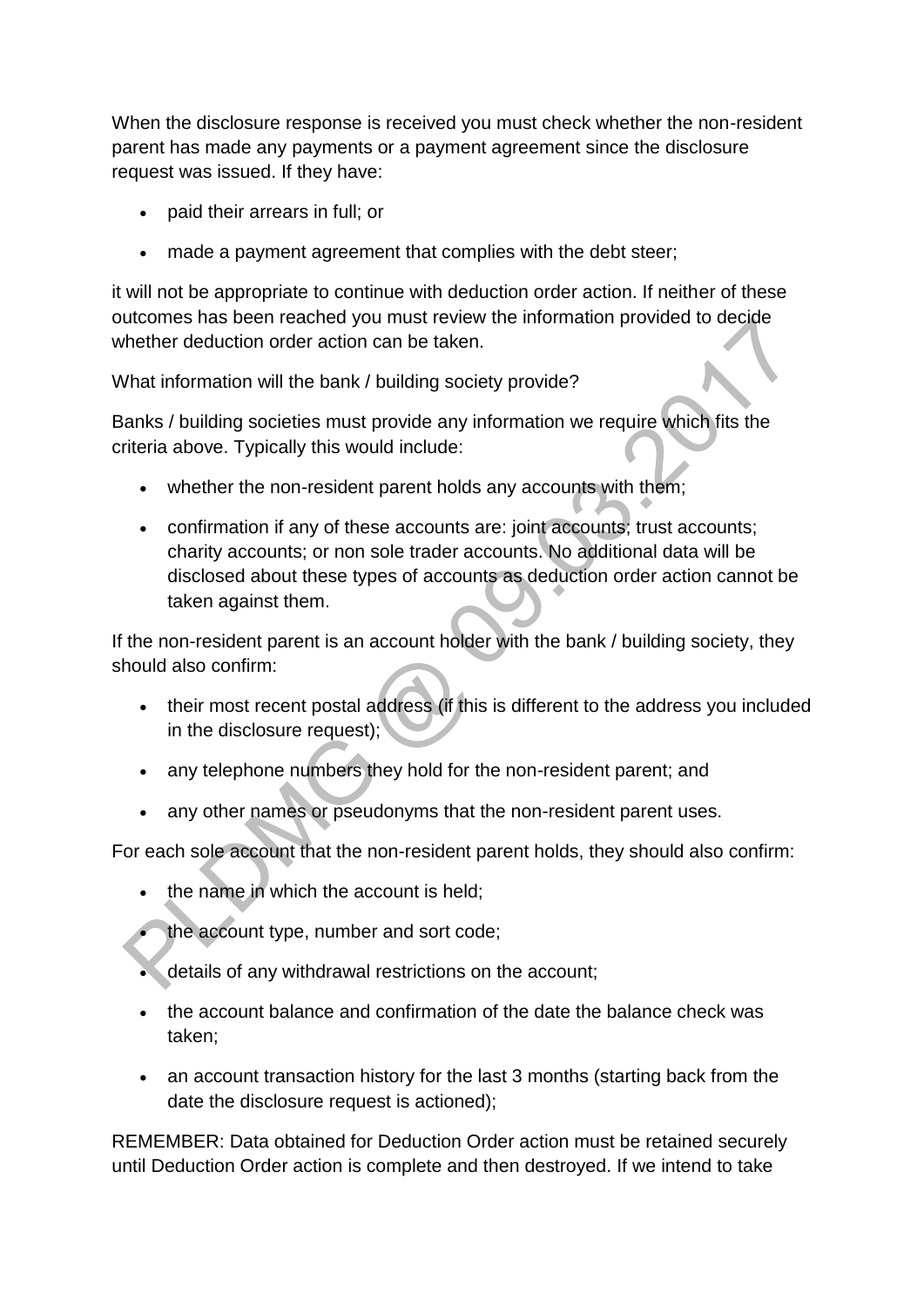further enforcement action (beyond Deduction Order action),this data can be legitimately retained for enforcement purposes, but you should contact policy colleagues for guidance.

[Return to contents](http://np-cmg-sharepoint.link2.gpn.gov.uk/sites/policy-law-and-decision-making-guidance/Pages/Arrears%20MOC/Deduction-Orders-DMG.aspx#Contents)

# [Deduction Orders: Decision Making Guidance](http://np-cmg-sharepoint.link2.gpn.gov.uk/sites/policy-law-and-decision-making-guidance/Pages/Arrears%20MOC/Deduction-Orders-DMG.aspx)

When you have received all the information requested from the bank / building society you need to decide:

- whether it is possible / appropriate to implement a deduction order; and
- if so, what type of deduction order should be imposed and for what amount.

## Is there an appropriate account?

*[1992/1989 R](http://www.legislation.gov.uk/uksi/1992/1989)egulation 25X of the Child Support (Collection and Enforcement) Regulations 1992*

# *[1992/390 R](http://iaccess.communities-ni.gov.uk/sspldorangevolumesinternet/users/Viewattachment.aspx?recordid=/maHq7u7Uto=)egulation 25X of the Child Support (Collection and Enforcement) Regulations (Northern Ireland) 1992*

You can only make a deduction order if the disclosure response confirms the nonresident parent holds an appropriate account. Deduction orders can be applied to any accounts, except those listed below.

## **Excluded accounts**

- joint accounts
- accounts where the non-resident parent does not have a beneficial interest in the funds. This means the money is held on trust by them for someone else. NOTE: you would not normally be able to identify this at the disclosure stage, but would need to take any evidence indicating this applies into account, if the non-resident parent makes representations to this effect
- accounts that are used wholly or in part for business purposes. The only exception to this are regular deduction orders, which CAN be applied to sole trader accounts. However, you should only consider this if there are no alternative accounts available
- offshore accounts held with UK banks (see the additional note below for further information about this)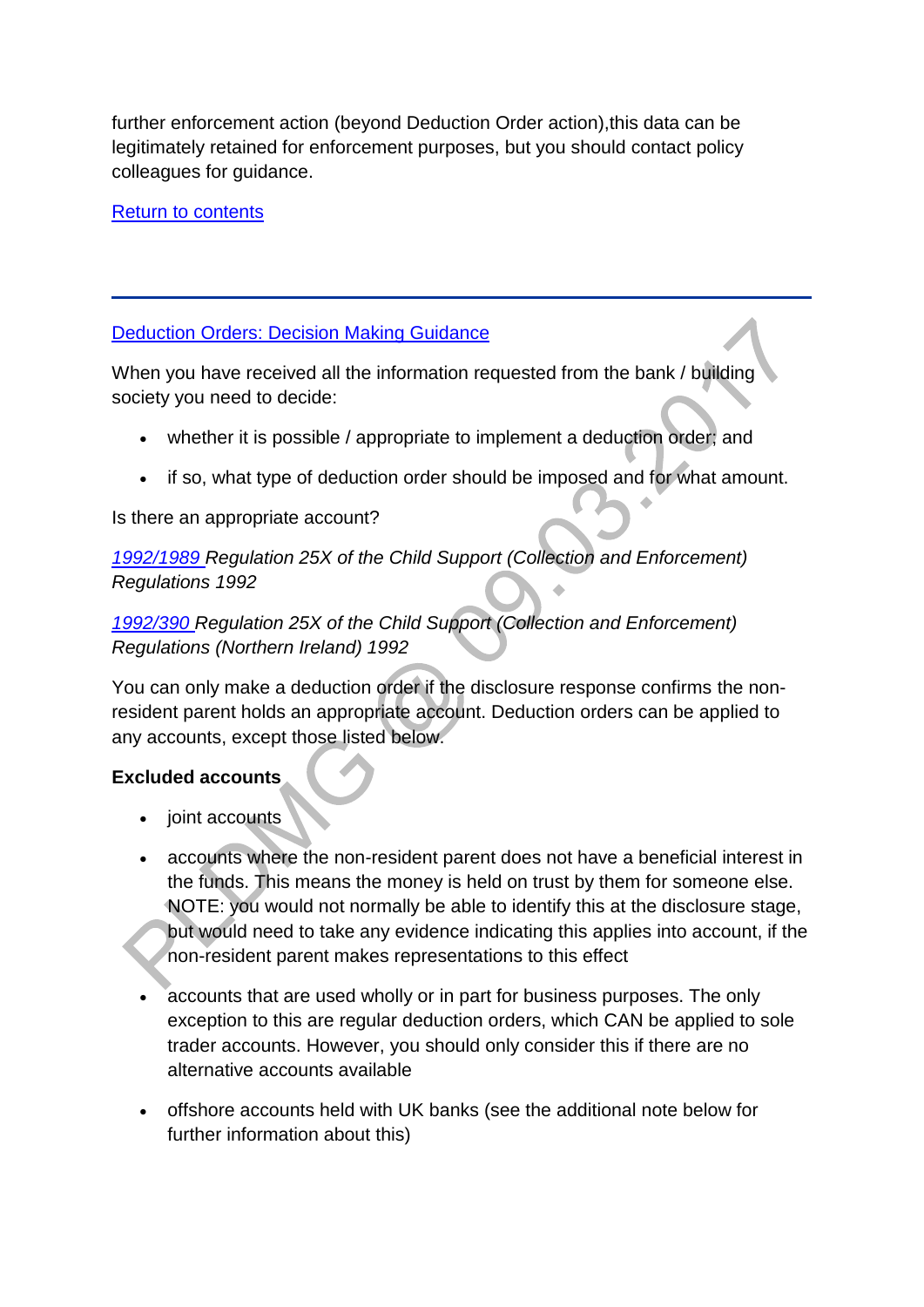NOTE: although we cannot take deduction order action on offshore accounts held with UK banks, we CAN take deduction order action on UK accounts that are held with foreign banks.

Examples:

- the non-resident parent holds an account with the Halifax in Jersey we CANNOT take deduction order action on this account
- the non-resident parent holds an account in the UK with the Central Bank of India - we CAN take deduction order action on this account

Bank Charges and Minimum Balances

*[1992/1989 R](http://www.legislation.gov.uk/uksi/1992/1989)egulation 25Q(2) and Regulation 25Z of the Child Support (Collection and Enforcement) Regulations 1992*

# *[1992/390 R](http://iaccess.communities-ni.gov.uk/sspldorangevolumesinternet/users/Viewattachment.aspx?recordid=/maHq7u7Uto=)egulation 25Z of the Child Support (Collection and Enforcement) Regulations (Northern Ireland) 1992*

Banks can impose charges on the non-resident parent for making deductions under a regular or lump sum deduction order. It is also necessary for the non-resident parent to have a minimum credit balance before any deduction can me made. The details for different types of deduction order are provided below.

# **Lump sum deduction orders**

Banks and building societies can charge the non-resident parent for making deductions under a deduction Order. This charge can be up to £55 for every deduction made under a Lump Sum Deduction order. If the bank / building society are going to make a deduction of this type, they will do so at the point the deduction is made from the account on the Child Maintenance Group's behalf. E.g. not at the point that the funds are frozen.

# Example

- we ask the bank to deduct £3000
- the balance in the account is £2500
- the bank charge is £55
- $\bullet$  the bank will take their £55 first and then release £2445 to the Child Maintenance Group

A deduction can only be made if the account has a credit balance above a prescribed minimum amount PLUS the bank's administrative charge on the date the deduction is due to be made.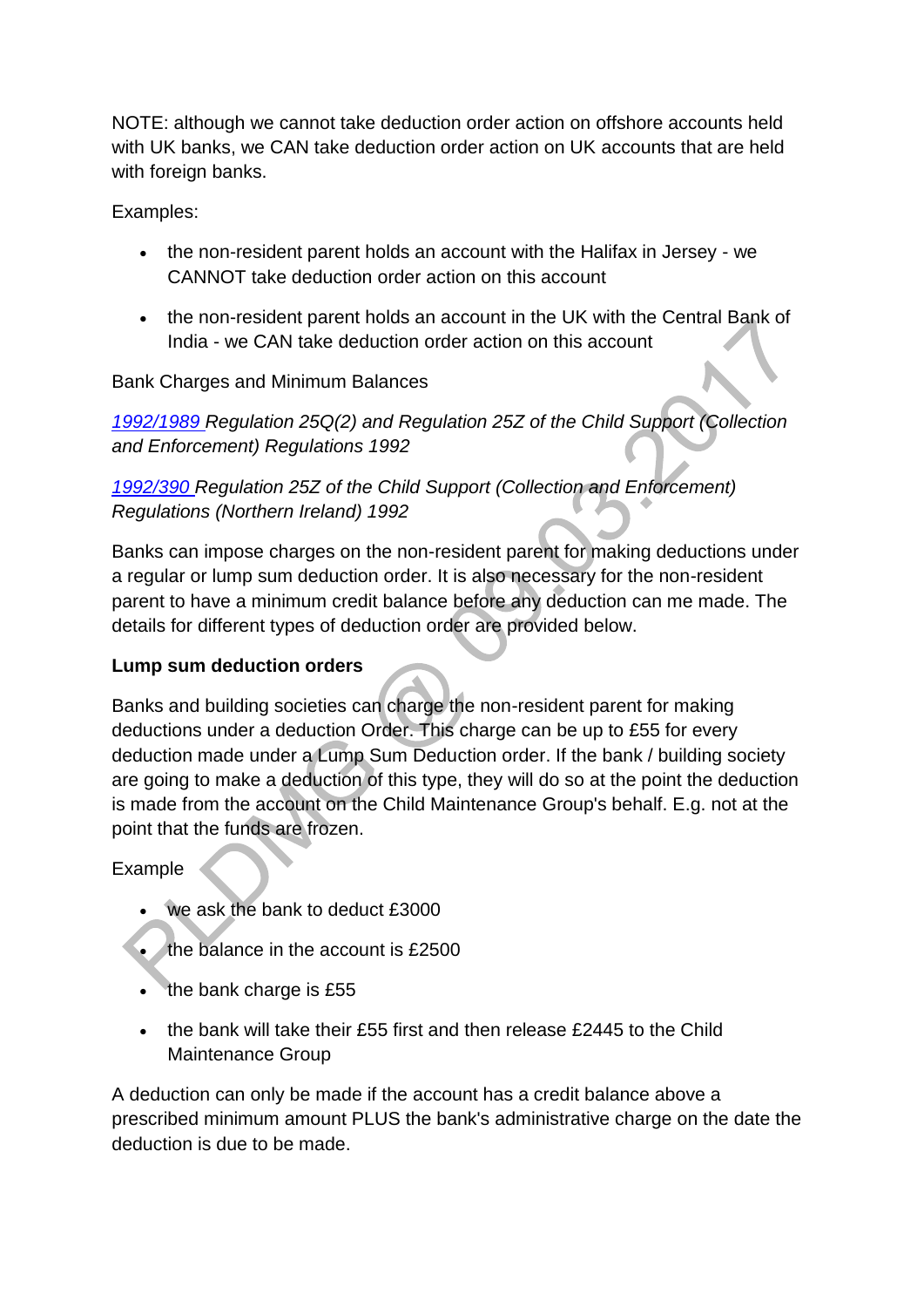For lump sum deduction orders, this means there must be a minimum balance of £110 (the prescribed minimum amount of £55 + the amount of the bank's administrative charge - also £55).

# **Regular deduction orders**

For regular deduction orders, the bank can make a £10 charge for every deduction made.

A deduction can only be made if the account has a credit limit above a prescribed minimum amount PLUS the bank's administrative charge on the date a deduction is due to be made.

The prescribed minimum amount is:

- £40, where the deduction period is monthly, or
- £10, where the deduction period is weekly, or
- £10 for each whole week in the period and £1 for each additional day

# Example

If the bank chooses to charge £10 per regular deduction and the deductions are being made monthly, the account must be at least £50 in credit on the date the deduction is due to be made. If there are insufficient funds, the bank will not pay the order and will inform the Child Maintenance Group of this.

Regular or Lump Sum Deduction Order?

When you are deciding what type of deduction order to impose you should consider the disclosure information and the arrears owed.

A lump sum deduction order will always be the preferred method of collection if the non-resident parent has a balance available that will allow a one off payment to be collected towards their arrears.

A regular deduction order should only be considered:

- if there are insufficient funds for a lump sum deduction order to be attempted (on either a savings or a current account); or
- you are dealing with a self employed referral, where the arrears are below the £500 deminimis for a lump sum deduction order to be considered (£250 in Northern Ireland).

## [Return to contents](http://np-cmg-sharepoint.link2.gpn.gov.uk/sites/policy-law-and-decision-making-guidance/Pages/Arrears%20MOC/Deduction-Orders-DMG.aspx#Contents)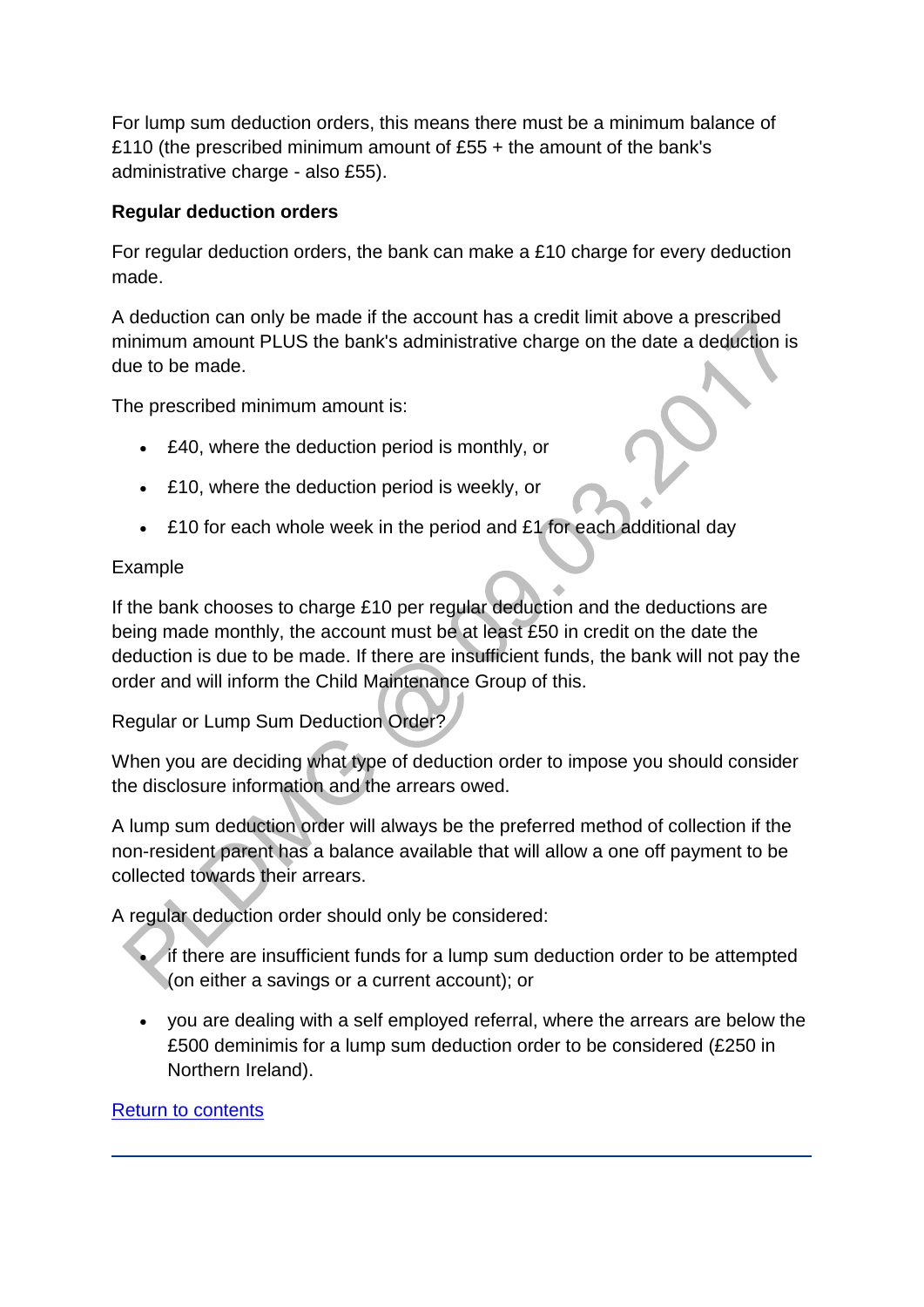#### [Lump Sum Deduction Order: Interim Order](http://np-cmg-sharepoint.link2.gpn.gov.uk/sites/policy-law-and-decision-making-guidance/Pages/Arrears%20MOC/Deduction-Orders-DMG.aspx)

# *[1992/1989 R](http://www.legislation.gov.uk/uksi/1992/1989)egulations 25M - AD of the Child Support (Collection and Enforcement) Regulations 1992*

# *[1992/390 R](http://iaccess.communities-ni.gov.uk/sspldorangevolumesinternet/users/Viewattachment.aspx?recordid=/maHq7u7Uto=)egulations 25M - AD of the Child Support (Collection and Enforcement) Regulations (Northern Ireland) 1992*

If you decide to try and collect arrears using a lump sum deduction order (LSDO) an interim order must be issued first. This freezes funds in the specified account adding up to the value specified in the order, ensuring they cannot be withdrawn. The bank / building society must comply with an interim lump sum deduction order as soon as possible after it is served but will only freeze an amount that is in credit. Please note a Lump Sum Deduction Order cannot be made where the funds in the account are less than the minimum amount i.e. £55 plus the administration charge of  $£55 = £110$ .

Before you can issue a lump sum deduction order you must decide how much the order should be made for:

- if you are making a lump sum deduction order against a savings account, you should make the order for the full amount of the child maintenance arrears;
- if you are making a lump sum deduction order against a current account, you must consider what will be an appropriate amount to avoid the non-resident parent suffering hardship in meeting their ordinary living expenses. The following sections provide guidance on this point

## Example

The child maintenance debt is £4500 and the current balance on the account is £4852.26. Throughout the previous 3 months, money has gone in and out of the account, but the balance has never fallen below £2312.00. This suggests that the non-resident parent is meeting their ordinary living expenses without drawing on at least £2312. In these circumstances, a LSDO can be made for £2312.

## Lump Sum Deduction Orders Against Current Accounts

Lump sum deduction orders can be made against current accounts, if the evidence suggests that making the order is unlikely to result in the non-resident parent suffering hardship in meeting their ordinary living expenses.

In deciding whether there is a risk of hardship, you should consider the account balance in the previous 3 months. If, during that period, the balance in the account has never fallen below an amount equivalent to the child support debt, then an order can be considered for the full debt. If the balance in the account is lowers than the full debt, but has never fallen below an identifiable amount, then an order can be considered for that identified amount.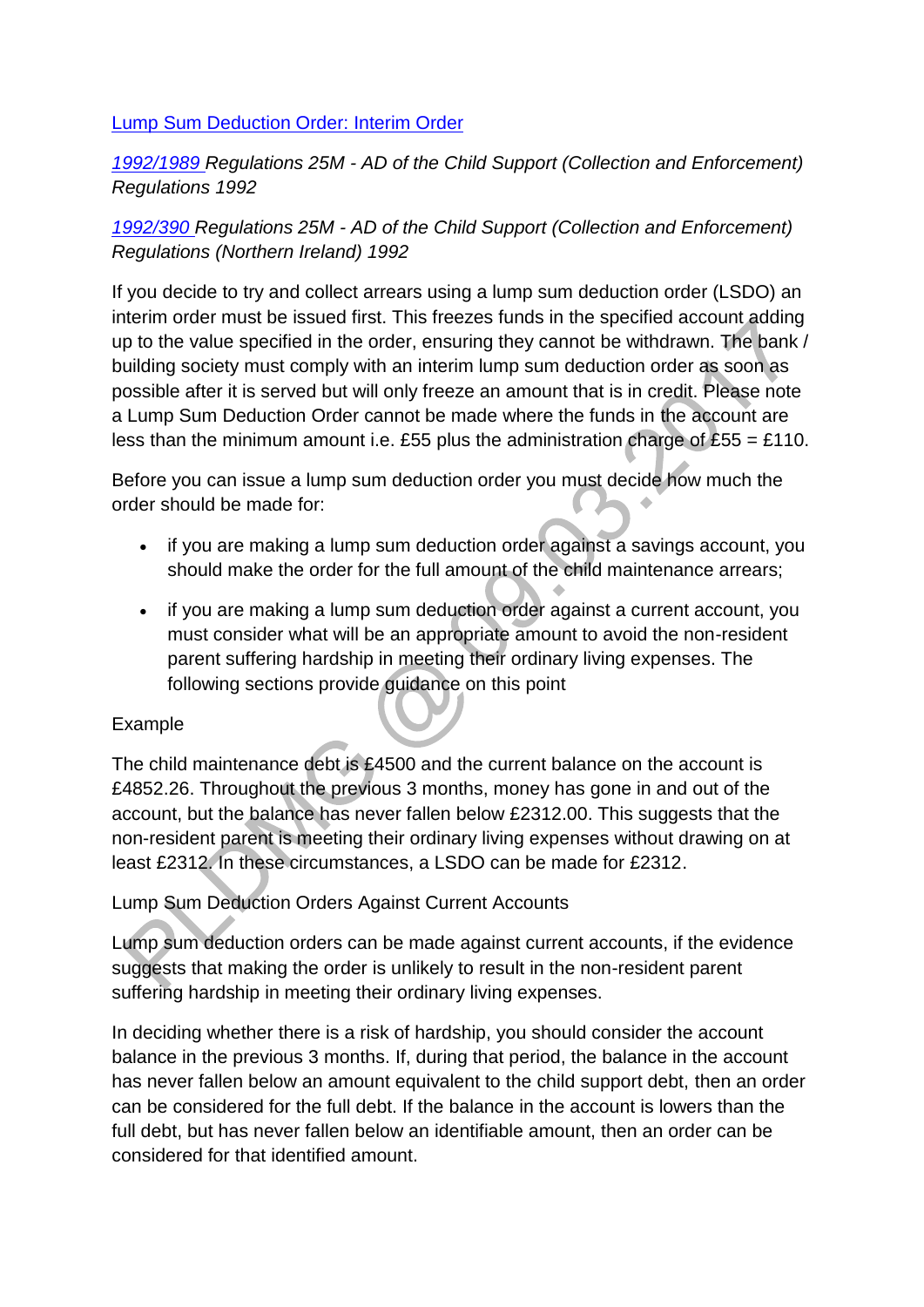IMPORTANT NOTE: Ensuring up to date information is used in current account cases

It is particularly important that up to date balance details are used when deciding an appropriate amount to pursue in current account cases. As current account details are based on the non-resident parent's monthly income / expenditure. Up to date statements should be requested to ensure the amount pursued reflects the nonresident parent's current financial position. You should prioritise current account cases as needed to minimise situations where this will be needed.

Exceptional Lump Sums Paid In: balance exceeds exceptional amount

We can also take LSDO action where a current account is in credit, and there is evidence to suggest an amount has been paid in, which is not part of the nonresident parent's usual income. For example: an inheritance or lottery win.

In these circumstances, a LSDO can normally be made for either the amount paid into the account or the amount of the child maintenance arrears if this is lower. The balance on the account throughout the previous 3 months will not be relevant, unless the account was overdrawn before the money was paid in, as a LSDO can only be made for an amount up to the balance on the account.

# Example

The child maintenance debt is £7000 and the current account is overdrawn by £3000. The non-resident parent inherits £5000, which is paid into the current account, so the account moves into credit with a balance of £2000. In these circumstances a LSDO can be made for £2000.

The recommended approach in exceptional payment cases is therefore: that we do not need to consider the account balance in the last 3 months, but can make an LSDO for the full amount of the exceptional payment, or the full amount of the child support debt if this is lower.

The rationale behind this approach is that we can assume targeting an exceptional payment will not cause financial hardship, as it will not be intended for ordinary living expenses. Non-resident parents have the opportunity to apply for funds to be released if the exceptional payment is intended to cover other, essential expenditure.

This approach can be applied in cases where the balance in the account at the date of disclosure exceeds the amount of the exceptional payment. However, a different approach is needed in cases where the non-resident parent has received an exceptional payment, but has subsequently made withdrawals against the account, so that at the point of disclosure action, the balance in the account has reduced below the amount of the exceptional payment.

Exceptional Payment In: balance below exceptional amount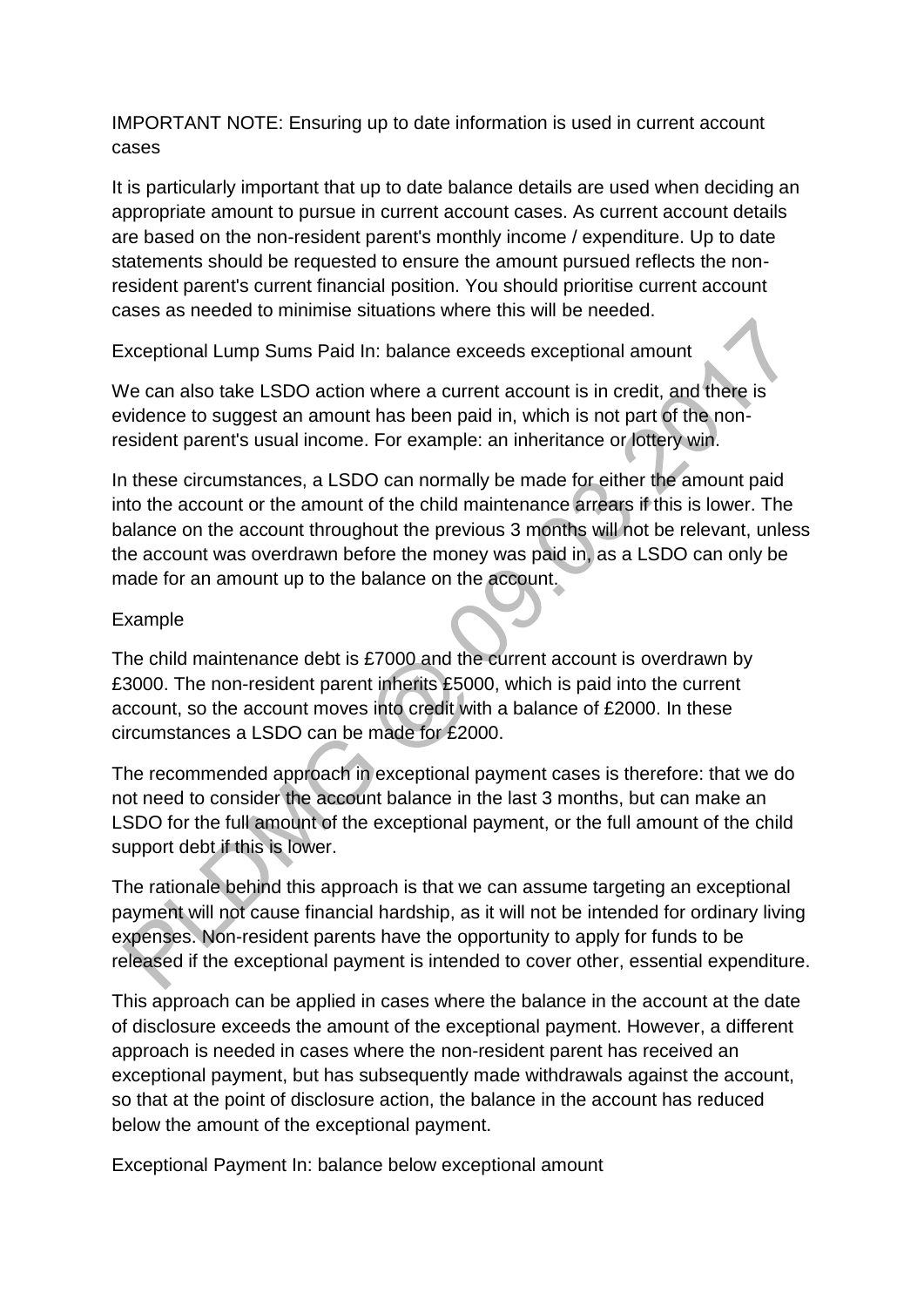In these circumstances, we should attempt to make an order for an amount equivalent to the remaining balance of the exceptional payment, to reduce the risk of financial hardship. 2 types of action will be appropriate:

- you should look at any "usual income" amount(s) paid in between the date of the exceptional payment and the date of disclosure and deduct these from the total balance into the account to ensure you will not be targeting any of the non-resident parent's usual income; and
- you should also look at the non-resident parent's usual monthly expenditure and ensure that deducting usual income payments in from the account balance will leave the non-resident parent with a sufficient amount to cover their usual monthly expenditure.

# **Expenditure**

Non-resident parent receives an exceptional payment of £10K. Between the date of the exceptional payment and the date of the disclosure, their usual income of £1500 is also paid into the account. The non-resident parent has usual monthly outgoings of £1K. Between the date of the exceptional payment and the date of disclosure, these usual outgoings leave the account, but a further £3K in exceptional outgoings is paid out. The balance at the date of disclosure is therefore:

 $£10K + £1500 - £1K - £3K = £7500.$ 

Child maintenance arrears are £8K at the date of disclosure. Following the principles outlined above you should target £7000 this leaves the non-resident parent £500 of their usual monthly income after their usual expenses of £1000 are paid. This is because you are not targeting their usual monthly income.

Ensuring up to date information is used in current account cases

As current account orders are based on the non-resident parent's usual monthly income/expenditure, a period of one month is appropraite. If this period is exceeded, up to date statements should be requested to ensure the amount pursued reflects the non-resident parent's current financial position and usual income/expenditure. You should prioritise current account cases as needed, to minimise situations where this action will be required.

Recording an Interim Lump Sum Deduction Order Decision

Deciding whether or not to impose a deduction order is a discretionary decision. If you decide to take this action you must fully record the reasons for your decision. This decision should include details of why the action is considered appropriate (e.g. the non-resident parent has refused to make an agreement and funds have been identified) and why it has been made for the relevant amount. The Welfare of the Child decision should also be considered and recorded.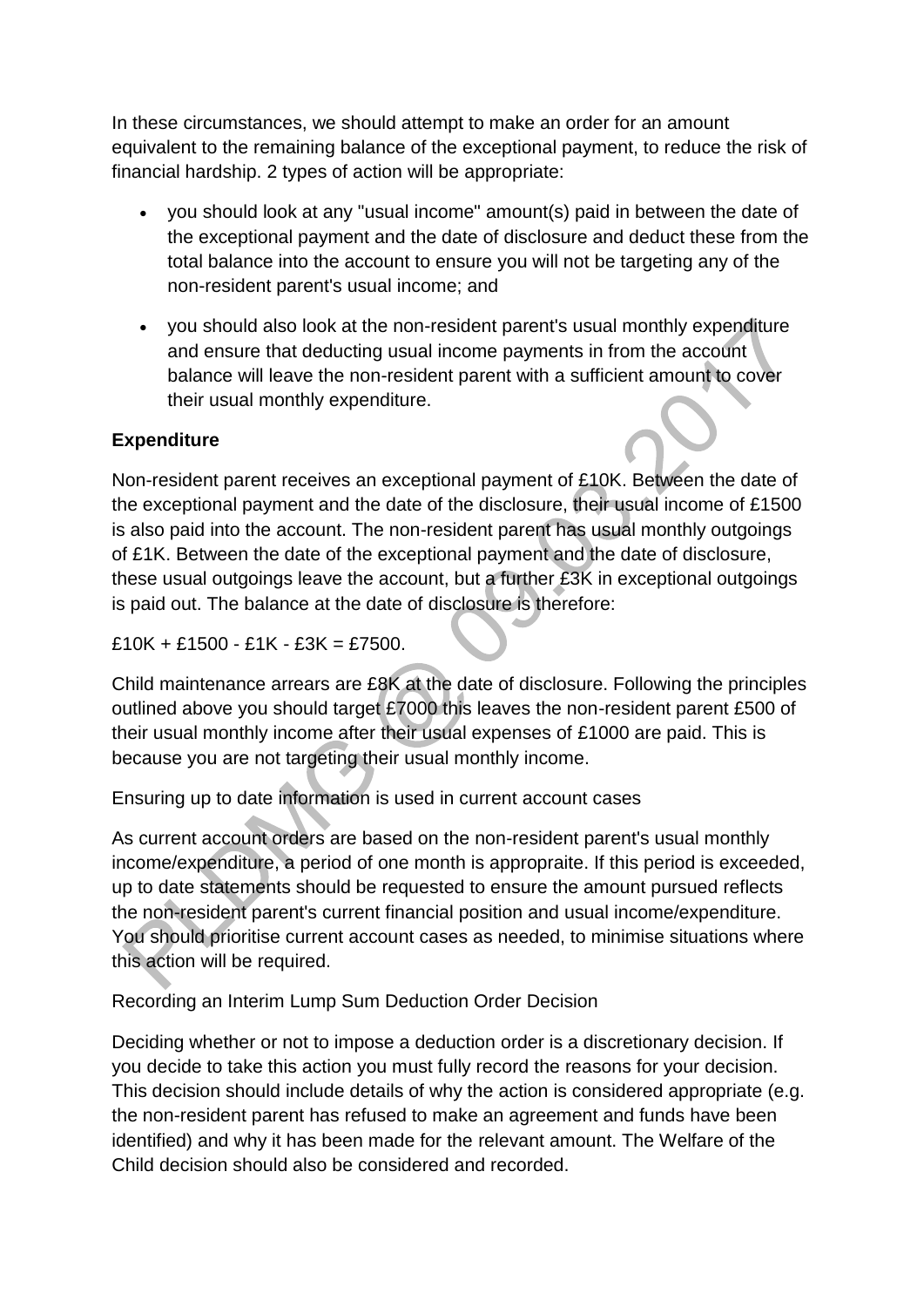Interim Lump Sum Deduction Order: Authorisation

The deduction order process is administrative. There is no need to get court authorisation before an order is imposed. However, it is important key details on the case are checked before the order is issued. These details should include:

- the debt amount / period:
- whether the non-resident parent has made a payment since the case was referred;
- that the order is for an appropriate amount and does not exceed the total arrears;
- if there are multiple orders that the total value does not exceed the total arrears;
- that the bank / building society name, account and sort code number specified on the order match the disclosure details.

It should also be confirmed that deduction order action is appropriate. The following factors should therefore also be checked:

- that an attempt to make positive contact with the non-resident parent was made before deduction order action started;
- that there was not an agreement in place that met the debt steer;
- that there was not an appeal on-going unless the appeal is against a maintenance decision which will not affect the amount of debt sought under the deduction order;
- that there are no outstanding changes of circumstance.

Serving the Interim Lump Sum Deduction Order

When you have decided how much the order should be made for, a copy should be issued to the non-resident parent's bank / building society.

Once the order is treated as served on the bank / building society a copy must be issued to the non-resident parent as soon as practically possible. An interim lump sum order ceases to be in force six months after the order is served on the nonresident parent's bank/building society.

Date of Service

*[1992/1989 R](http://www.legislation.gov.uk/uksi/1992/1989)egulation 25A (3) of the Child Support (Collection and Enforcement) Regulations 1992*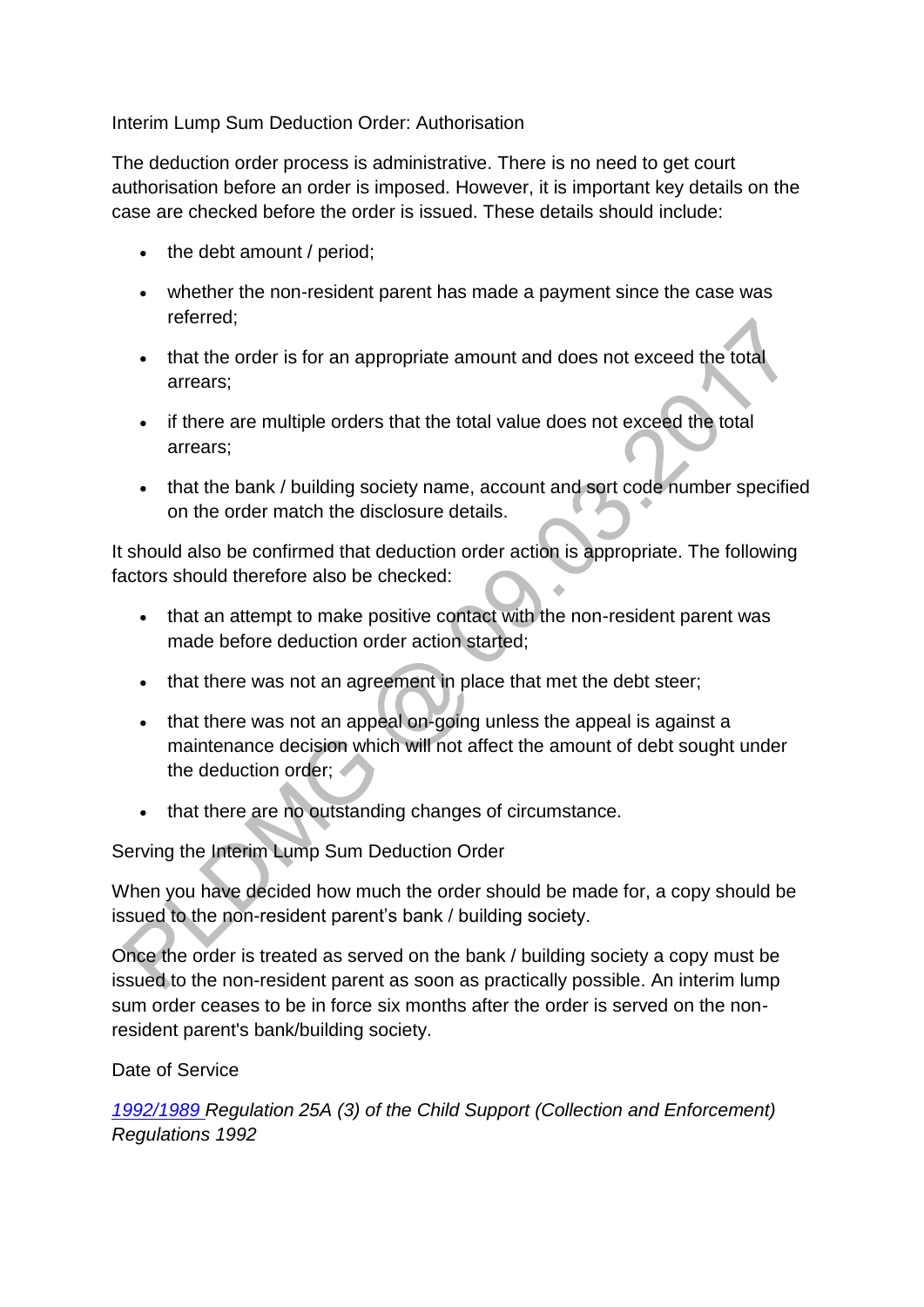# *[1992/390 R](http://iaccess.communities-ni.gov.uk/sspldorangevolumesinternet/users/Viewattachment.aspx?recordid=/maHq7u7Uto=)egulation 25A(3) of the Child Support (Collection and Enforcement) Regulations (Northern Ireland) 1992*

The date of service for an interim lump sum deduction order depends on the method of communication used and who it is being served on:

**deposit takers**

*[1992/1989 R](http://www.legislation.gov.uk/uksi/1992/1989)egulation 25A (3)(a)(i) and (ii) of the Child Support (Collection and Enforcement) Regulations 1992*

*[1992/390 R](http://iaccess.communities-ni.gov.uk/sspldorangevolumesinternet/users/Viewattachment.aspx?recordid=/maHq7u7Uto=)egulation 25A (3)(a)(i) and (ii) of the Child Support (Collection and Enforcement) Regulations (Northern Ireland) 1992* 

- $\circ$  if the order is issued by email / fax, it is treated as served at the end of the first working day after the day it is sent
- $\circ$  if the order is issued by post, it is treated as served at the end of the second working day after the date it is posted
- **non-resident parent**

*[1992/1989 R](http://www.legislation.gov.uk/uksi/1992/1989)egulation 25A (3)(b) of the Child Support (Collection and Enforcement) Regulations 1992*

*[1992/390 R](http://iaccess.communities-ni.gov.uk/sspldorangevolumesinternet/users/Viewattachment.aspx?recordid=/maHq7u7Uto=)egulation 25A(3)(b) of the Child Support (Collection and Enforcement) Regulations (Northern Ireland) 1992*

If the order is sent by post to the non-resident parent's last known or notified address it is treated as served at the end of the day on which it is posted.

Interim Lump Sum Deduction Order: Response from the bank / building society

*[1992/1989 R](http://www.legislation.gov.uk/uksi/1992/1989)egulation 25O of the Child Support (Collection and Enforcement) Regulations 1992*

*[1992/390 R](http://iaccess.communities-ni.gov.uk/sspldorangevolumesinternet/users/Viewattachment.aspx?recordid=/maHq7u7Uto=)egulation 25O of the Child Support (Collection and Enforcement) Regulations (Northern Ireland) 1992*

Banks / building societies must comply with a lump sum deduction order as soon as practically possible. Within 7 days of the date that the order is served, the bank / building society must inform the CMG:

- whether the account specified in the order does not exist, cannot be traced or has closed;
- whether the amount standing to the credit of the account specified in the order is at least the same or less than the amount specified in the order, and where it is less, that amount;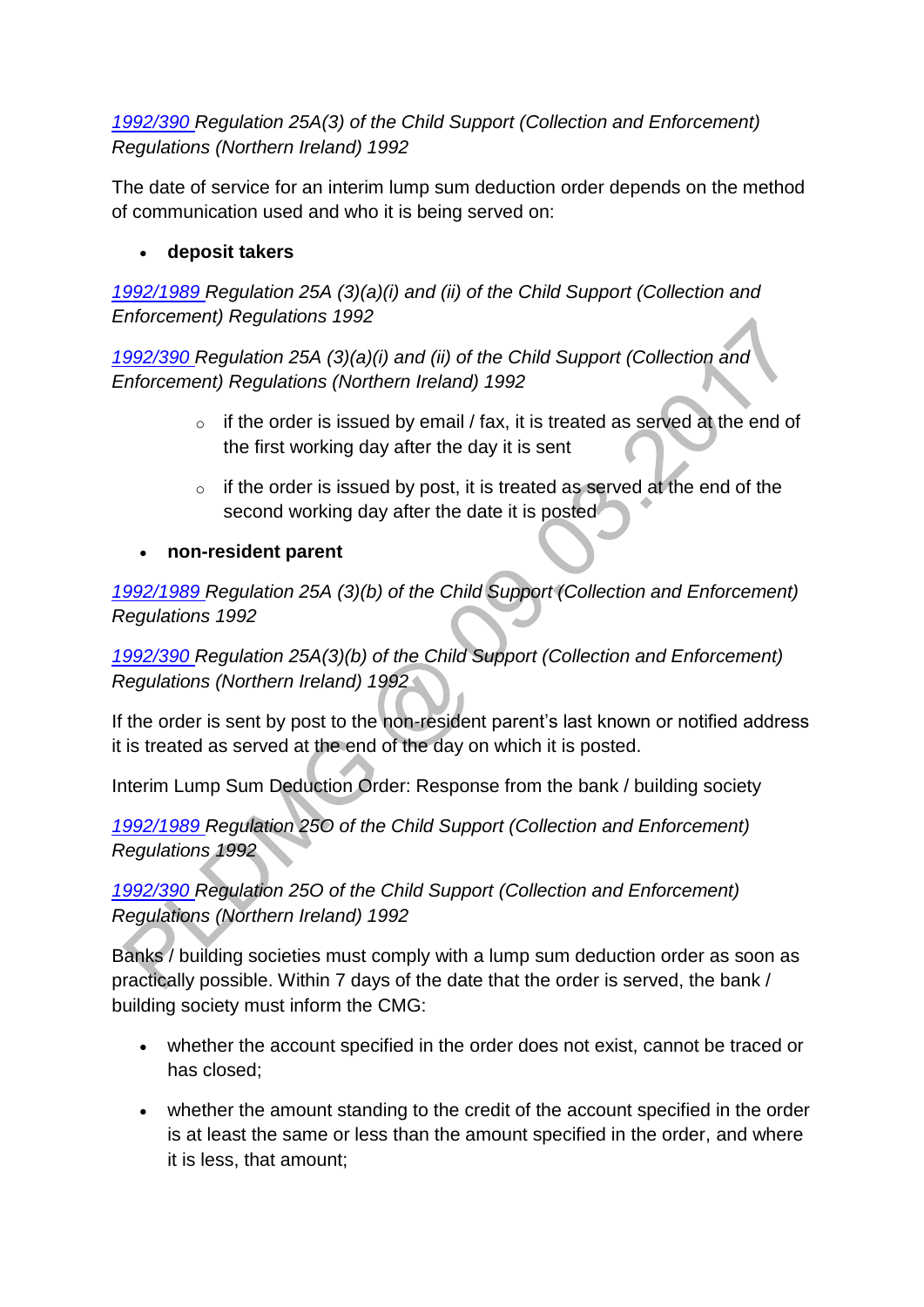where the name of the liable person specified in the order is different to the name in which the account specified in the order is held, whether the account was previously held in that name and if so, the new name in which the account is held.

Interim Lump Sum Deduction Order Not Implemented

If the bank/building society cannot set up the order they must inform Child Maintenance Group:

- if the account specified in the order does not exist, cannot be traced or has been closed;
- if there are insufficient funds in the account (balance below the £110 minimum); or
- if there is a different name on the account to that specified in the order; and.
- may supply additional information, if appropriate.

Interim Lump Sum Deduction Order Implemented

Where the bank / building society is able to implement the lump sum deduction order they must tell the Child Maintenance Group whether the amount in the account is the same or less than the amount in the order.

No action should then be taken for a period of 14 days from the date that the order was served as the non-resident parent can dispute the order within this period by making representations.

**If the non-resident parent does not dispute the order within 14 days a final order should be served. Refer to the section on** [Final Lump Sum Deduction](http://np-cmg-sharepoint.link2.gpn.gov.uk/sites/policy-law-and-decision-making-guidance/Pages/Arrears%20MOC/Deduction-Orders-DMG.aspx#FinalLSDODMG)  [Orders for further advice.](http://np-cmg-sharepoint.link2.gpn.gov.uk/sites/policy-law-and-decision-making-guidance/Pages/Arrears%20MOC/Deduction-Orders-DMG.aspx#FinalLSDODMG)

[Return to contents](http://np-cmg-sharepoint.link2.gpn.gov.uk/sites/policy-law-and-decision-making-guidance/Pages/Arrears%20MOC/Deduction-Orders-DMG.aspx#Contents)

[Interim Lump Sum Deduction Order: Disputes](http://np-cmg-sharepoint.link2.gpn.gov.uk/sites/policy-law-and-decision-making-guidance/Pages/Arrears%20MOC/Deduction-Orders-DMG.aspx)

If a non-resident parent or their bank / building society want to challenge an interim lump sum deduction order they can:

- make Representations against the interim order; or
- make an application for all / part of the funds that have been frozen to be released.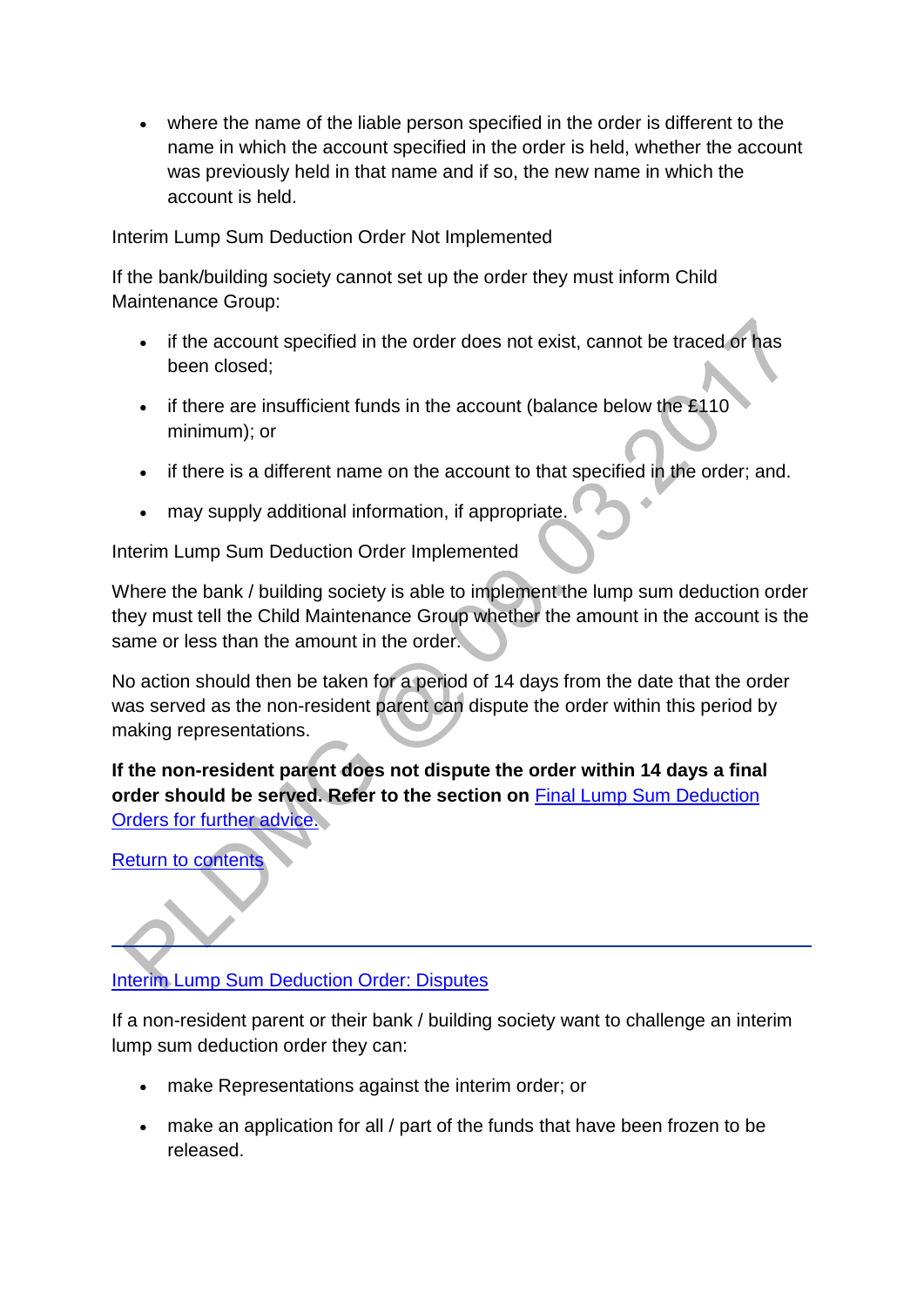#### Representations

*[1992/1989 R](http://www.legislation.gov.uk/uksi/1992/1989)egulation 25M of the Child Support (Collection and Enforcement) Regulations 1992*

*[1992/390 R](http://iaccess.communities-ni.gov.uk/sspldorangevolumesinternet/users/Viewattachment.aspx?recordid=/maHq7u7Uto=)egulation 25M of the Child Support (collection and Enforcement) Regulations (Northern Ireland) 1992*

Non-resident parents and their bank / building society can make Representations against an interim order if they do not think the action proposed is correct.

Representations must be made directly to the Child Maintenance Group and can be submitted in writing, by email or by phone. Representations must be made within 14 days of the date that the order is served.

It is essential that any Representations are fully considered and responded to before a final order is issued. This requirement is prescribed in legislation.

#### Representation Grounds

The grounds on which a Representation can be made are NOT prescribed in legislation. However, representations will normally be based on an objection to the proposed action as incorrect, due to an issue with the debt or the targeted account. For example:

- the non-resident parent claims they do not owe the amount specified in the interim order;
- the non-resident parent or their bank / building society state that the CMG is targeting the wrong individual;
- the non-resident parent does not have a beneficial interest in the targeted account (e.g. the money is held on trust for a third party);
- the account targeted is not suitable for deduction order action. For example: it is a joint / business account;
- the non-resident parent states they have already made an alternative arrangement to pay their arrears.

If the non-resident parent or their bank / building society needs to submit additional information / evidence to support their representations, they must be given a reasonable amount of time to do this. What is reasonable will depend on the circumstances of the case and the type of information that they need to submit.

If they fail to supply the information needed at the end of the time agreed, you can either allow additional time (if appropriate) or make your decision based on the information / evidence already submitted.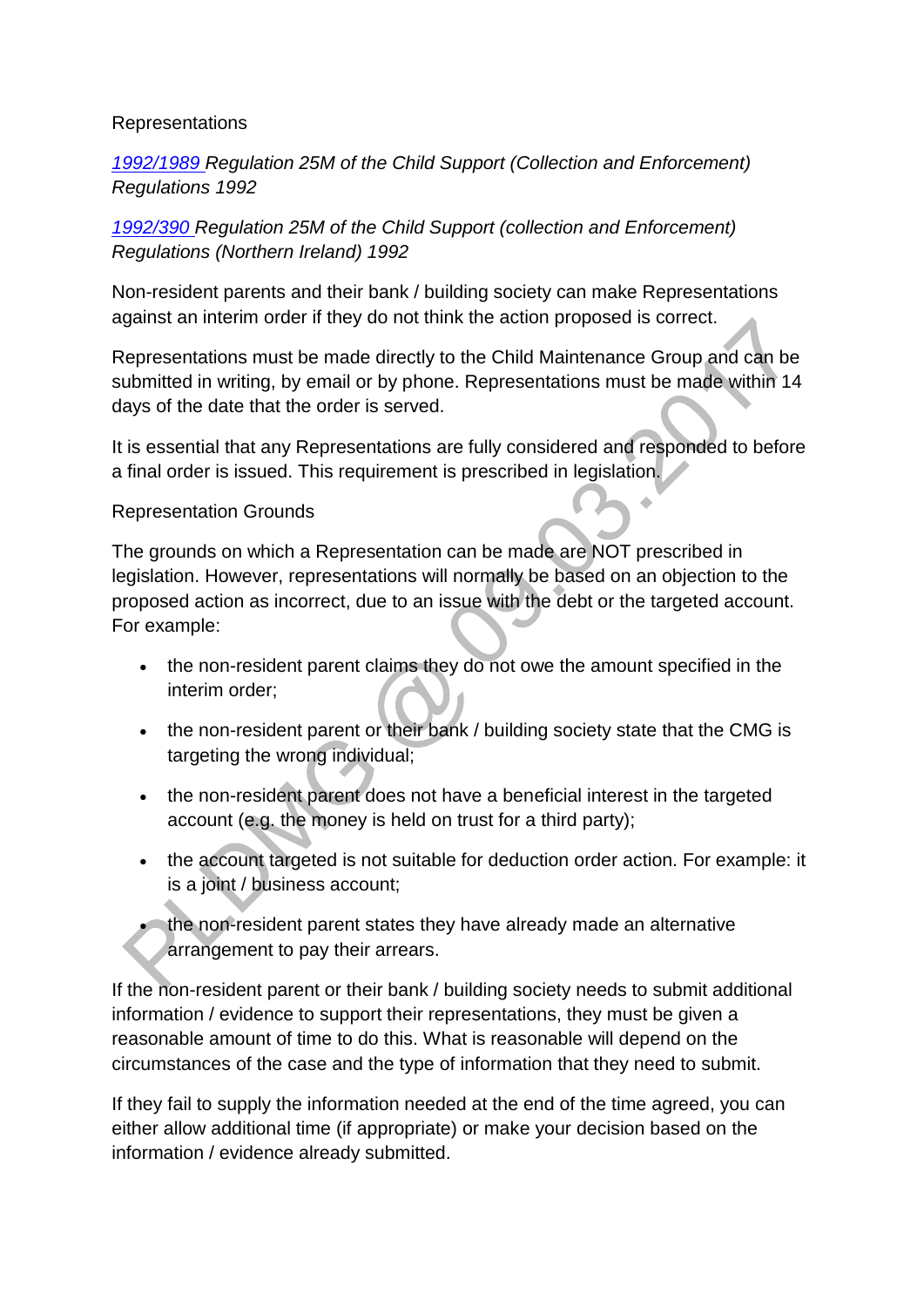REMEMBER: there is no right of appeal against the decision you make on a Representation. Any appeal would need to be made against the subsequent final order.

#### Representation: Outcomes

When you have considered the Representations, you will need to decide either:

- that the representations should be accepted. This would mean it is not appropriate to proceed with the lump sum deduction order. In this situation, the interim order should be discharged; or
- that the representations should be accepted in part. This would mean that it is appropriate to proceed, but that the final order should be for a lower amount (because e.g. the non-resident parent proves that they do not owe the full amount specified in the interim order); or
- that the representations should be rejected. This would mean you should proceed to make the final order for the same amount as was specified in the interim order.

## Application to Release Funds

# *[1992/1989 R](http://www.legislation.gov.uk/uksi/1992/1989)egulation 25N of the Child Support (Collection and Enforcement) Regulations 1992*

# *[1992/390](http://iaccess.communities-ni.gov.uk/sspldorangevolumesinternet/users/Viewattachment.aspx?recordid=/maHq7u7Uto=) Regulation 25N of the Child Support (Collection and Enforcement) Regulations (Northern Ireland) 1992*

Non-resident parents and their bank / building society can apply to the Child Maintenance Group for all or part of the funds frozen under an interim order to be released. This type of application is required where the non-resident parent or their bank / building society does not dispute the Child Maintenance Group's right to collect the amount claimed by a deduction order, but states they need all or part of the funds to be released so they can be used for other purposes.

Applications for funds to be released can be made at any time from the date an interim order is served until the date the funds have been released and paid to the Child Maintenance Group.

The permitted grounds for an Application to Release Funds are set out in Regulations and are as follows. IMPORTANT NOTE: you can ONLY consider releasing all / part of the funds secured under the interim order, if the non-resident parent or their bank / building society provides sufficient information to confirm that one of these grounds applies:

 that the non-resident parent, their partner or any relevant child is suffering hardship in meeting ordinary living expenses because of the deduction order;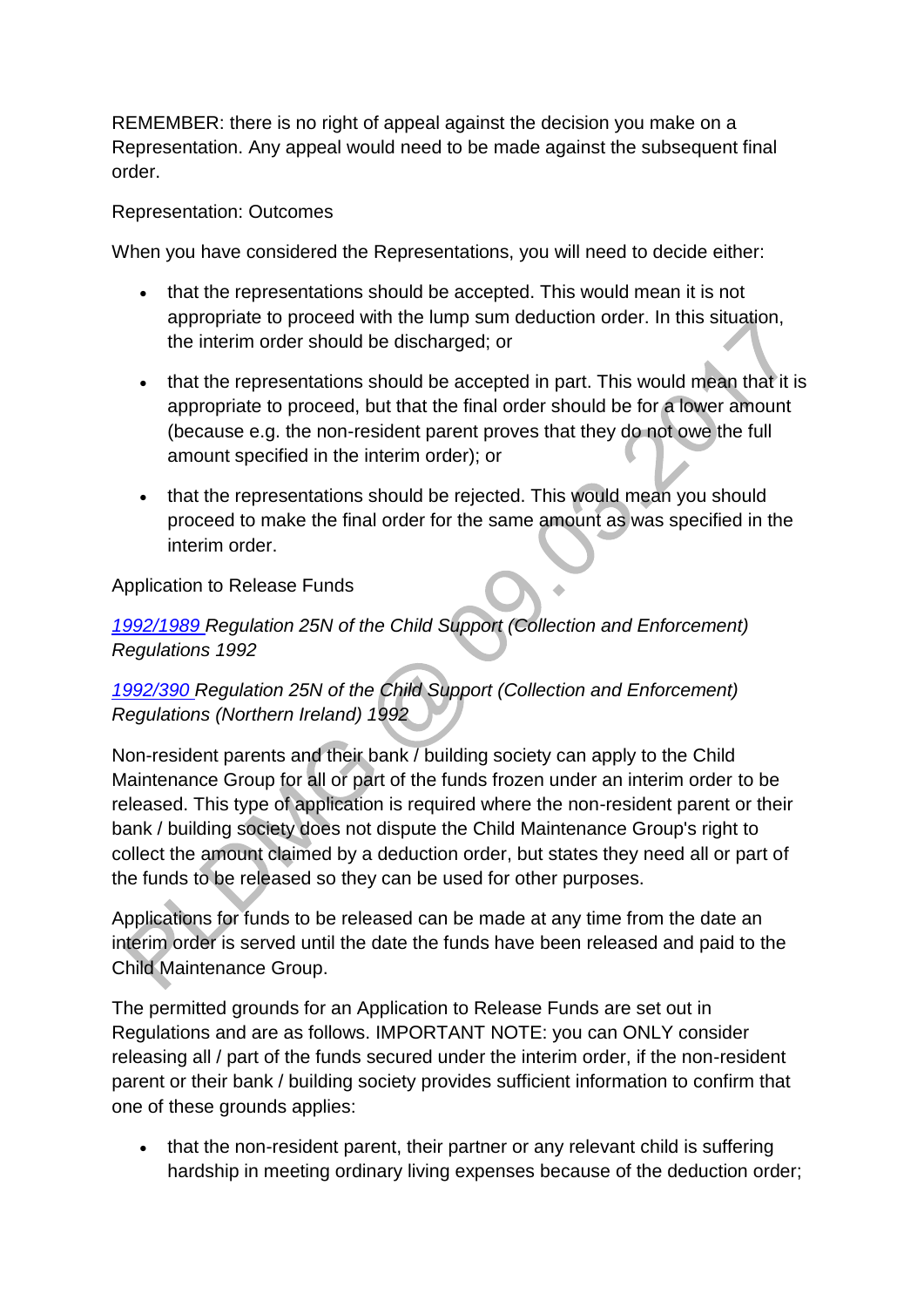- that the non-resident parent is under a written contractual obligation to make a payment, which was agreed before the interim order was served;
- the bank / building society is able to show that within the 30 days prior to the interim order being made, it intended to use funds in the account to settle outstanding debts;
- the bank / building society has a contractual obligation with the non-resident parent requiring a specified amount of credit to be available in the targeted account. For example: the bank gave the non-resident parent a loan / mortgage on condition that they maintain a credit balance in their account as security;
- any other circumstances that the Child Maintenance Group considers appropriate.

# Application to Release Funds: Decision Making Guidance

Deciding whether to allow funds to be released is a discretionary decision. You must take all the circumstances into account, including any information / evidence submitted by the non-resident parent or their bank / building society. If additional information is needed, the non-resident parent / their bank / building society should be allowed reasonable time to provide it. What is reasonable will depend on the circumstances and the type of information / evidence required.

If the non-resident parent / bank / building society fails to provide the required information by the end of the time allowed, you can either allow additional time or a decision on the basis of the details held.

You must ensure that the reasons for your decision are recorded in full. Refer to the guidance on discretionary decision making for further advice about [making and](http://np-cmg-sharepoint.link2.gpn.gov.uk/sites/policy-law-and-decision-making-guidance/Pages/Evidence%20and%20decision%20making/Evidence-and-decision-making.aspx)  [recording these types of decisions.](http://np-cmg-sharepoint.link2.gpn.gov.uk/sites/policy-law-and-decision-making-guidance/Pages/Evidence%20and%20decision%20making/Evidence-and-decision-making.aspx) In particular you must have regard to the welfare of any child likely to be affected by your decision.

REMEMBER: non-resident parents / banks can appeal against any decision made on an application to release funds.

## Application to Release Funds: Outcomes

The outcome of an application to release funds will be one of the following:

- application allowed in full: all funds should be released;
- application allowed in part: some funds released;
- application rejected: no funds released.

## [Return to contents](http://np-cmg-sharepoint.link2.gpn.gov.uk/sites/policy-law-and-decision-making-guidance/Pages/Arrears%20MOC/Deduction-Orders-DMG.aspx#Contents)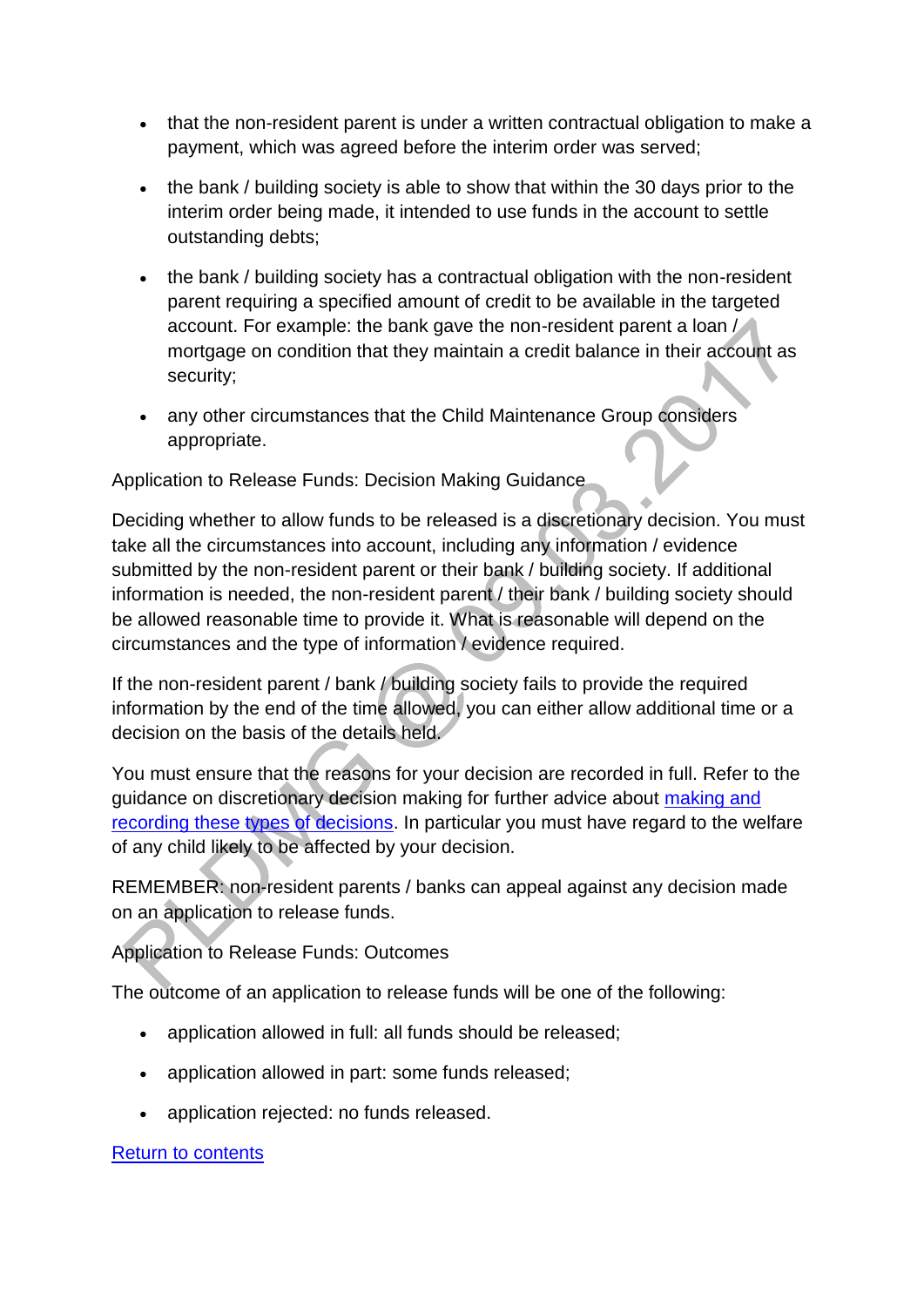# [Final Lump Sum Deduction Order: Decision Making Guidance](http://np-cmg-sharepoint.link2.gpn.gov.uk/sites/policy-law-and-decision-making-guidance/Pages/Arrears%20MOC/Deduction-Orders-DMG.aspx)

A final lump sum deduction order notifies the non-resident parent and the bank / building society of the final figure being requested. The amount in the final lump sum deduction order will therefore reflect any adjustments that have been made since the interim order was issued.

It is essential that you do not issue a final lump sum deduction order until;

- 14 days have elapsed since the interim order was served; and
- any Representations against the interim order have been dealt with and responded to

# Serving the Final Lump Sum Deduction Order

As the funds in the non-resident parent's account are already frozen, the final order should be served on the bank / building society and the non-resident parent at the same time.

Once the final order is served no further action should be taken for a period of 21 days as the non-resident parent can appeal against the final order in this period.

If the non-resident parent does not make an appeal within this period you should request the funds from the bank / building society.

## [Return to contents](http://np-cmg-sharepoint.link2.gpn.gov.uk/sites/policy-law-and-decision-making-guidance/Pages/Arrears%20MOC/Deduction-Orders-DMG.aspx#Contents)

# [Final Lump Sum Deduction Order: Disputes](http://np-cmg-sharepoint.link2.gpn.gov.uk/sites/policy-law-and-decision-making-guidance/Pages/Arrears%20MOC/Deduction-Orders-DMG.aspx)

Non-resident parents or their bank / building society can appeal against the making of a final lump sum deduction order.

REMEMBER: Non-resident parents and their bank / building society can also:

- appeal against any decision made on an Application to Release Funds; and
- still apply for funds to be released after the final order has been served until the funds have been paid to the Child Maintenance Group.

Appeals against a Final Lump Sum Deduction Order

*[1992/1989 R](http://www.legislation.gov.uk/uksi/1992/1989)egulation 25AB of the Child Support (Collection and Enforcement) Regulations 1992*

*[1992/390 R](http://iaccess.communities-ni.gov.uk/sspldorangevolumesinternet/users/Viewattachment.aspx?recordid=/maHq7u7Uto=)egulation 25AB of the Child Support (Collection and Enforcement) Regulations (Northern Ireland) 1992*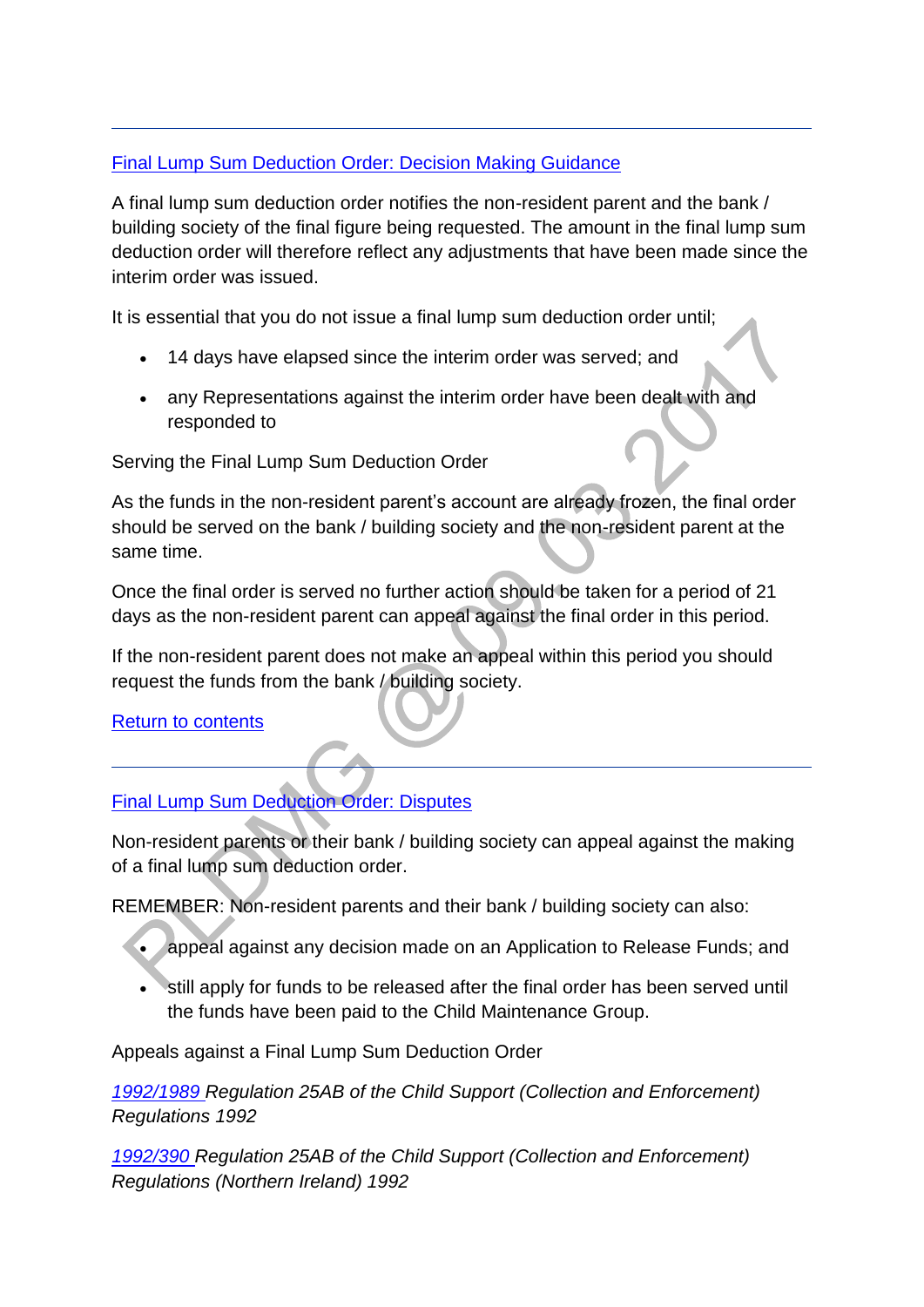Appeals must be lodged within 21 days of the order being served with:

- the county court in England and Wales;
- the sheriff court in Scotland;
- the magistrates' court in Northern Ireland;

using one of the following forms which should be sent directly to the court and NOT the Child Maintenance Group.

In England and Wales: Form N161 which is available from the county court or on the internet at www.hmcourts-service.gov.uk. Guidance on completing the appeal form is also available from either of these sources.

In Scotland the forms to be used when appealing against deduction orders are:

- An application for appeal against withholding of consent to the disapplication of section 32G(1) or 32H(2)(b) of the Child Support Act 1991 should be made on Form 5AC-A
- Form of application for appeal against a lump sum deduction order should be made on Form 5AC-B

In Northern Ireland: Form 55 (Notice of Appeals to the magistrates' court) should be used. This is available from any court or on the internet at www.courtsni.gov.uk.

NOTE: when an appeal is made against the making of a final lump sum deduction order, funds cannot be requested from the bank until the outcome of the appeal is known. When you receive confirmation that an appeal has been made (either from the non-resident parent / bank or directly from the court) you should not take any further action on the case until the appeal has been dealt with.

The party making the appeal is supposed to inform the Child Maintenance Group at the same time as the appeal is lodged with the court, by sending us a copy of form N161 for England & Wales or Forms 5AC-A or Form 5AC-B in Scotland. In England and Wales where this happens, an appeal pack must be completed and submitted to the County Court within 14 days of the date that form N161 is received.

In Scotland as soon as the appeals forms are received the contracted lawyer (Harper Macleod) should be instructed of the appeal having been lodged in the Sheriff Court and provided with any information relating to assigned hearing dates so that they can take the necessary steps to represent the Child Maintenance Group at the hearing. The appeal pack should then be prepared and submitted to the contracted lawyers within 14 days of the copy of the Form 5AC-A or Form 5AC-B being received.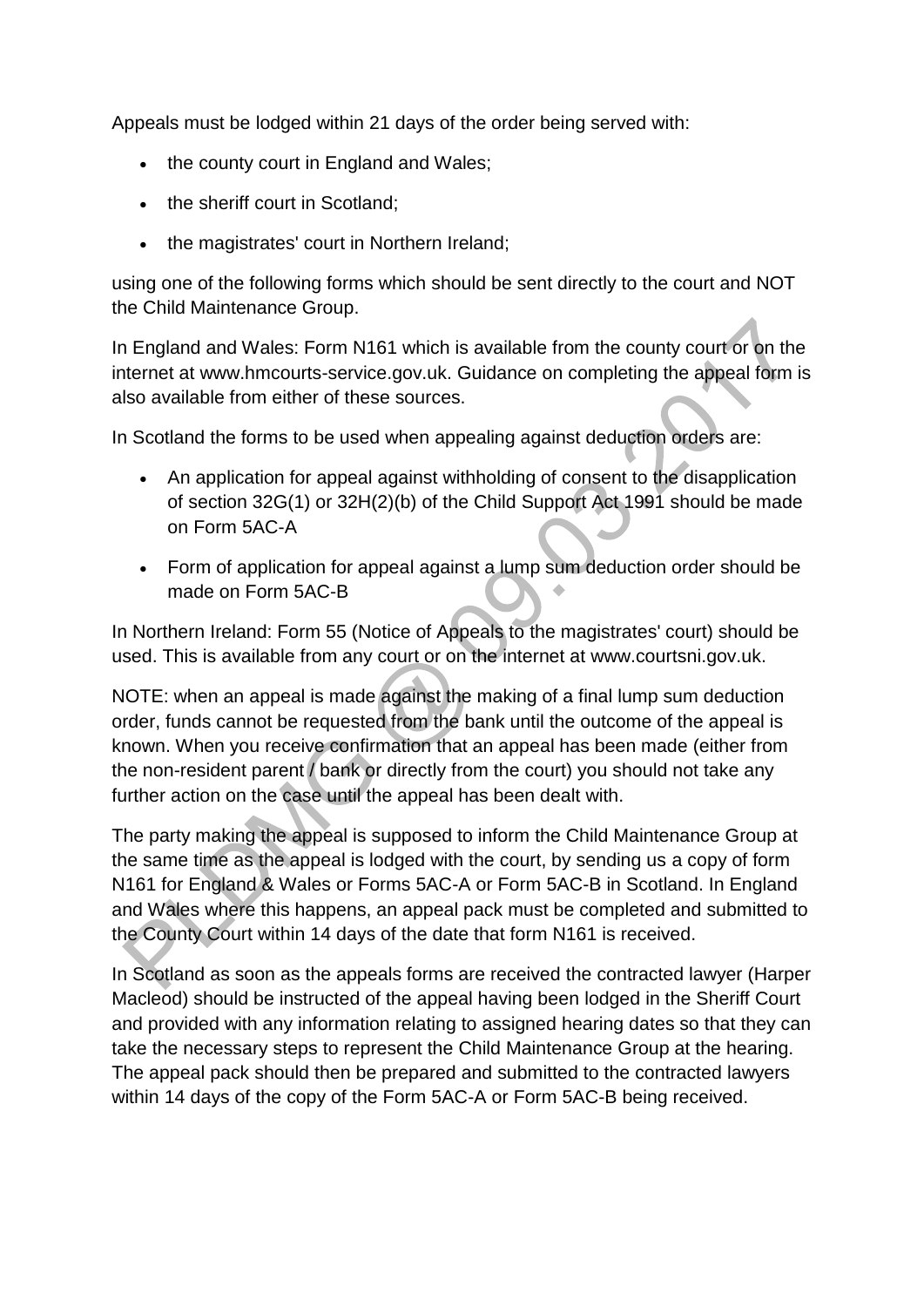If the party making the appeal fails to inform the Child Maintenance Group that they have done this, and we receive confirmation of the appeal from another source, we must inform the court of this and advise them:

- how we heard about the appeal
- the date that we heard about the appeal
- that we are responding to the notification of appeal

A copy of the notification we received about the appeal should also be included, to confirm how we received this information.

IMPORTANT NOTE: whenever we receive notification of an appeal, it is essential that the details of the case and the order are checked to ensure that everything is accurate and that there are no grounds on which we should vary / lapse or discharge the order. If you are in any doubt at this stage, you should consult Policy colleagues.

If it is appropriate for the order to be changed in any way, the court must be informed of this immediately.

## Appeal Outcomes

The court will decide the outcome of the appeal, which could be any of the following:

- affirm the order or decision (this means the appeal is not allowed because the court considers the original order / decision is correct);
- set aside the order or decision (this means the appeal is allowed and the order / decision appealed against no longer exists);
- send the order of decision back to the Child Maintenance Group to reconsider with directions (e.g. that the order should be varied or that funds should be released);
- refer any application or issue back to the Child Maintenance Group for determination (e.g. where we have previously refused to review a decision, the court can ask us to look at the decision again);
- costs order (where the court orders us or the appellant to pay the other party's costs).

Depending on the court's decision, you will need to either:

- release all the funds (Lapsing / discharging the order as directed);
- release some of the funds (varying the order as directed); or
- continue with our action.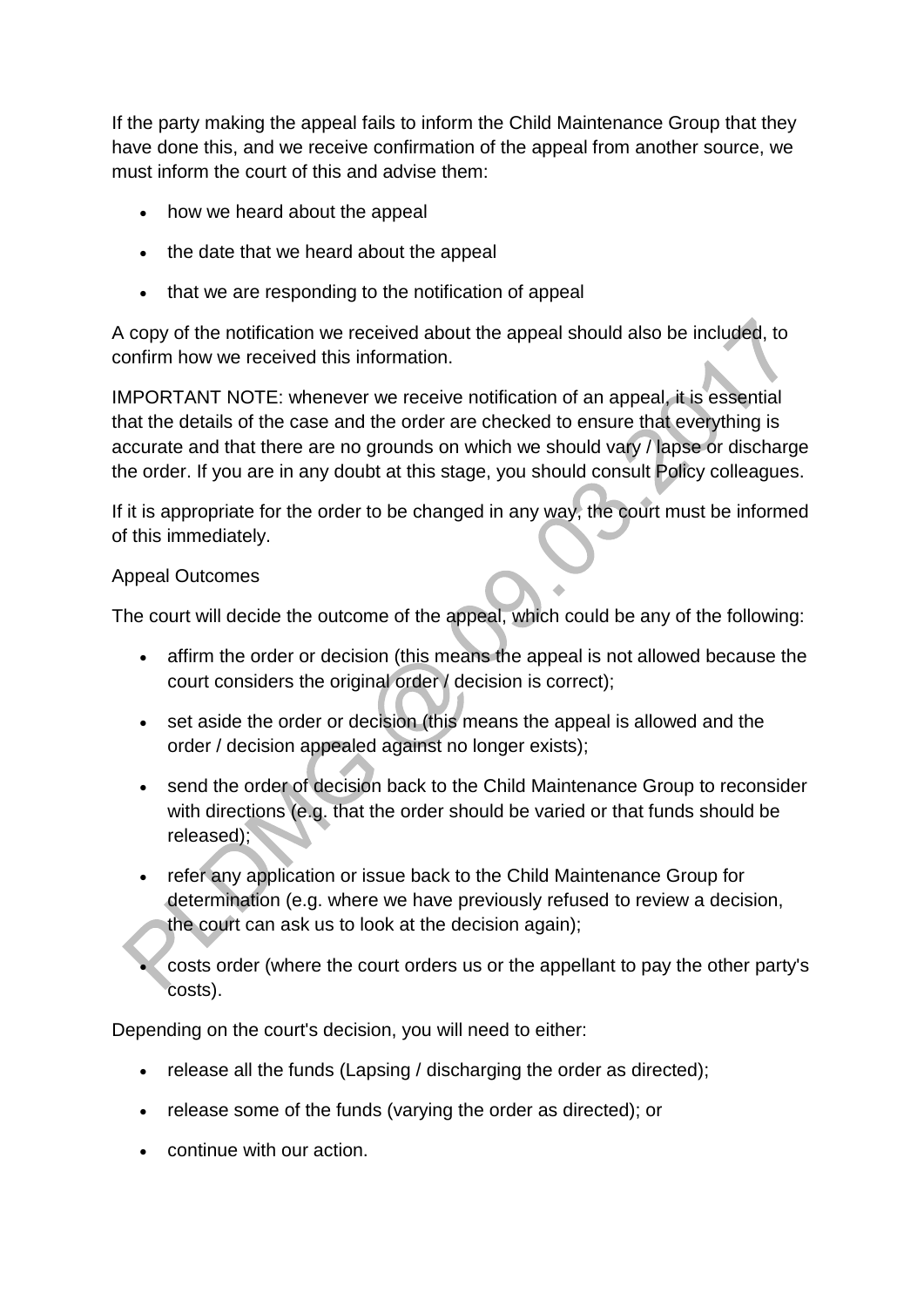NOTE: where the appeal is not allowed, non-resident parents / their banks / building societies have 14 days to challenge this decision. It is therefore essential that, where an appeal has not been allowed, you do not request funds from the bank for 15 days following the court's decision.

[Return to contents](http://np-cmg-sharepoint.link2.gpn.gov.uk/sites/policy-law-and-decision-making-guidance/Pages/Arrears%20MOC/Deduction-Orders-DMG.aspx#Contents)

# [Regular Deduction Order: Decision Making Guidance](http://np-cmg-sharepoint.link2.gpn.gov.uk/sites/policy-law-and-decision-making-guidance/Pages/Arrears%20MOC/Deduction-Orders-DMG.aspx)

*[1992/1989 R](http://www.legislation.gov.uk/uksi/1992/1989)egulation 25C of the Child Support (Collection and Enforcement) Regulations 1992*

*[1992/390 R](http://iaccess.communities-ni.gov.uk/sspldorangevolumesinternet/users/Viewattachment.aspx?recordid=/maHq7u7Uto=)egulation 25C of the Child Support (Collection and Enforcement) Regulations (Northern Ireland) 1992*

A regular deduction order (RDO) instructs the non-resident parent's bank / building society to deduct amounts from the non-resident parent's account on a regular basis and transfer the funds to the Child Maintenance Group. Regular deduction orders do not freeze funds.

If you decide to impose a regular deduction order you must decide an appropriate deduction rate.

Maximum Deduction Rate for a Regular Deduction Order

The amount deducted by a regular deduction order must not exceed:

- 40% of the non-resident parent's gross weekly income; or
- £80 per week if a default maintenance decision is in place

Regular Deduction Order: Deduction Frequency

Regular deduction orders should normally be based on a monthly frequency. An alternative frequency should only be applied if the disclosure information indicates this is more appropriate. For example: there is evidence that the non- resident parent is paid weekly.

Selecting the First Deduction Date

When you issue a regular deduction order you must indicate the date that you want the first deduction to be made on. This date must be at least 7 days after the date that the order will be treated as served. This is to ensure the bank / building society has sufficient time to implement the order before the first payment is due. However, you should not set a first deduction date more than 12 days after the order is treated as served to reduce the risk of the non-resident parent moving their funds.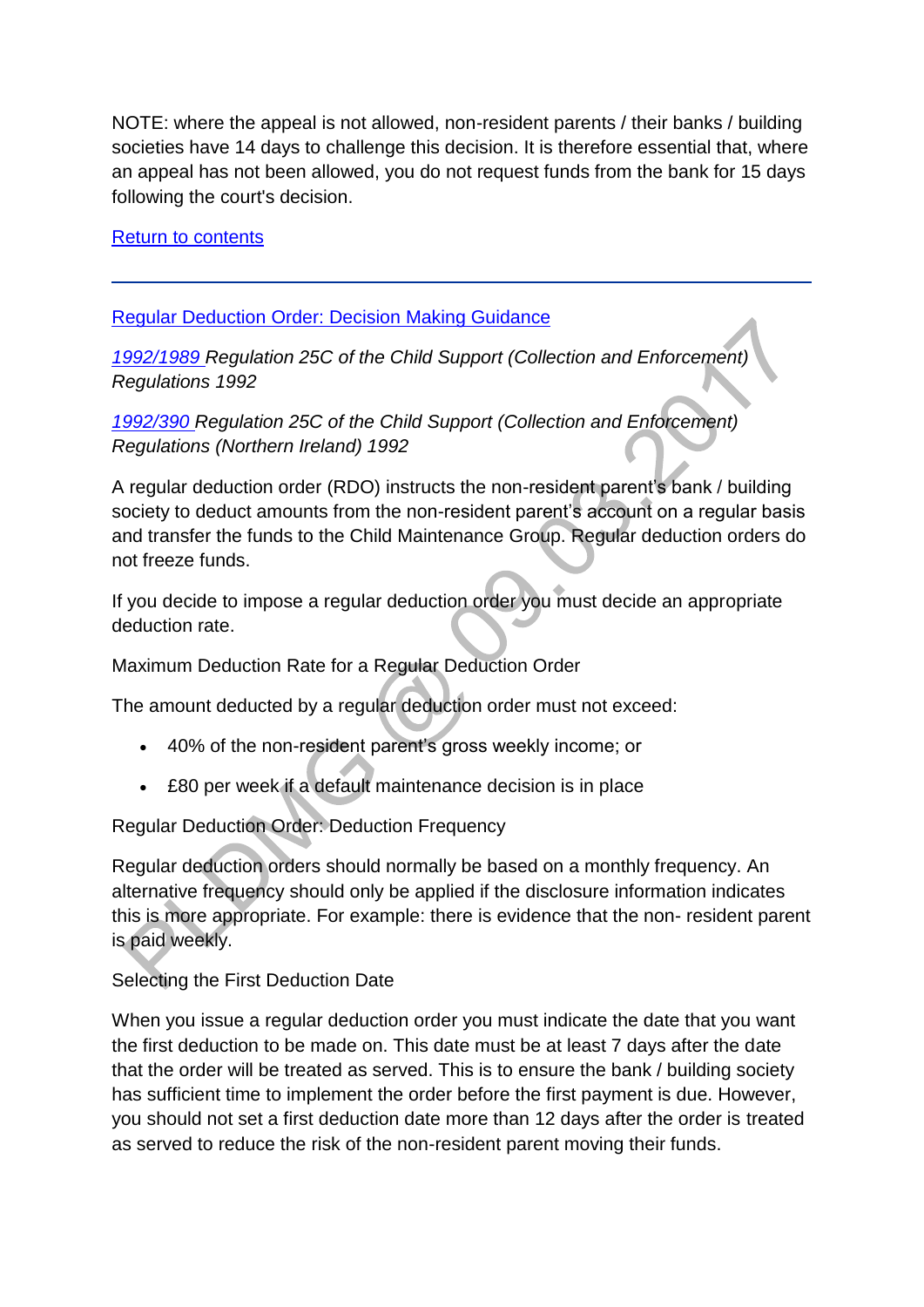When you are deciding the most appropriate date for the first deduction you should use the disclosure information to identify a date that will provide the highest chance of a full deduction.

Key transactions to look for are dates where regular payments come into the account (e.g. wages). Where such payments are identified the first deduction should be scheduled for that date or the day after.

Serving a Regular Deduction Order

When you have decided an appropriate deduction rate, frequency and date of first deduction, the regular deduction order can be served. The order should be sent to the non-resident parent and their bank / building society at the same time.

Regular Deduction Order Not Implemented

If the bank / building society are not able to set up the regular deduction order they must inform the Child Maintenace Group of this and confirm:

• if the account specified in the order does not exist, cannot be traced or has been closed

If there is a different name on the account to that specified in the order they must inform the Child Maintenance Group:

• if the account was previously held in the name on the order. If so, they must also confirm the name in which the account is now held.

Regular Deduction Order Implemented

The non-resident parent's bank / building society must comply with the regular deduction order immediately. The first deduction should be made on the date specified in the order.

The bank / building society should ensure this payment is received by the Child Maintenance Group within 10 calendar days from the date the deduction is due.

# [Return to contents](http://np-cmg-sharepoint.link2.gpn.gov.uk/sites/policy-law-and-decision-making-guidance/Pages/Arrears%20MOC/Deduction-Orders-DMG.aspx#Contents)

[Regular Deduction Orders: Disputes](http://np-cmg-sharepoint.link2.gpn.gov.uk/sites/policy-law-and-decision-making-guidance/Pages/Arrears%20MOC/Deduction-Orders-DMG.aspx)

*[1992/1989 R](http://www.legislation.gov.uk/uksi/1992/1989)egulations 25G and 25AB of the Child Support (Collection and Enforcement) Regulations 1992*

*[1992/390 R](http://iaccess.communities-ni.gov.uk/sspldorangevolumesinternet/users/Viewattachment.aspx?recordid=/maHq7u7Uto=)egulations 25GB and 25AB of the Child Support (Collection and Enforcement) Regulations (Northern Ireland) 1992*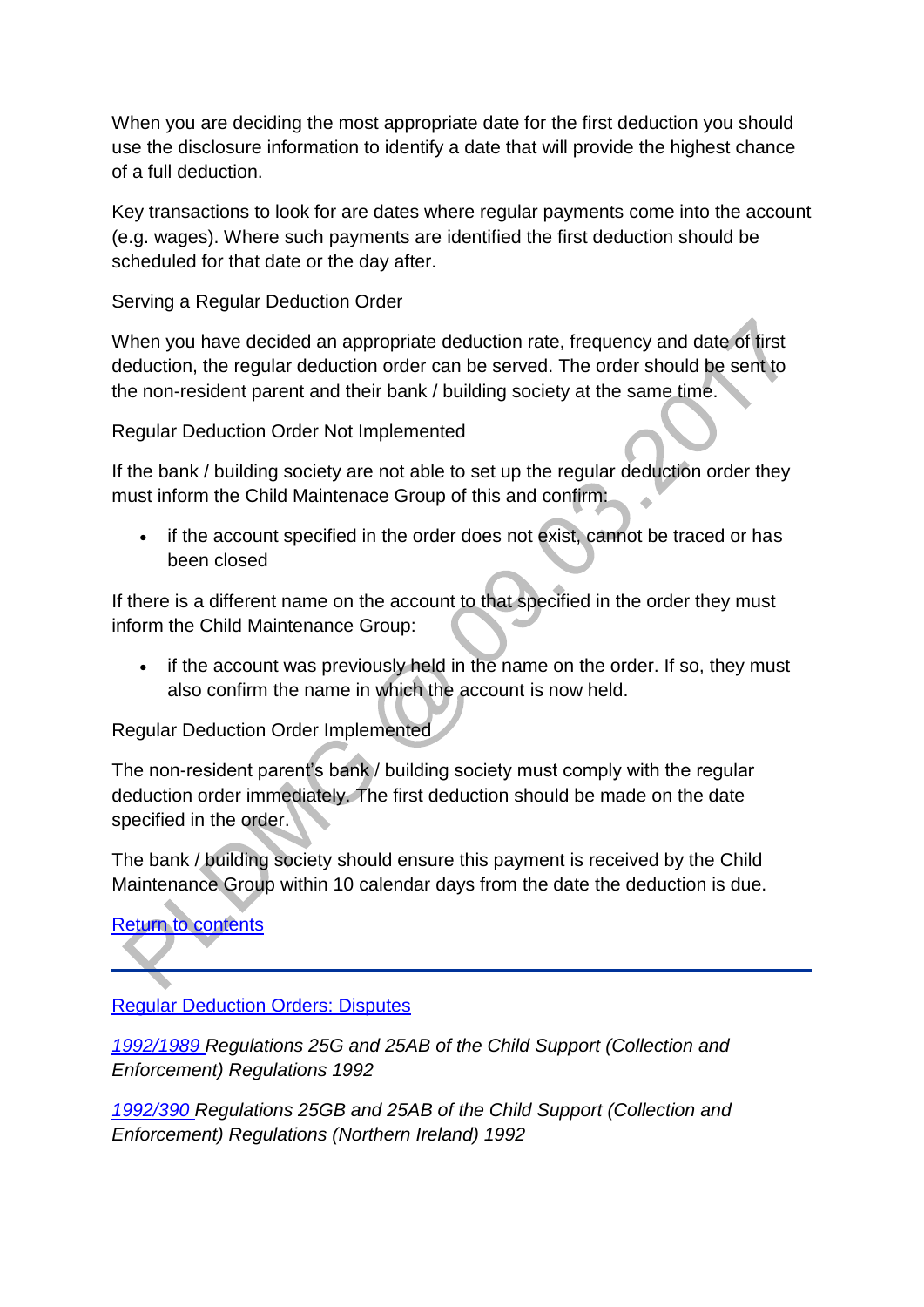If a non-resident parent or their bank / building society wants to challenge a regular deduction order, they can:

- apply to the Child Maintenance Group for the order to be reviewed: or
- make an appeal to the county court / the sheriff court in Scotland.

Appeals to the county court can either be:

- against the regular deduction order being made; or
- against the Child Maintenance Group's decision on an application for review.

Reviews:

Appeals against a Regular Deduction Order / Refusal to Review

*[1992/1989 R](http://www.legislation.gov.uk/uksi/1992/1989)egulation 25AB of the Child Support (Collection and Enforcement) Regulations 1992*  $\ddot{\phantom{0}}$ 

*[1992/390 R](http://iaccess.communities-ni.gov.uk/sspldorangevolumesinternet/users/Viewattachment.aspx?recordid=/maHq7u7Uto=)egulation 25AB of the Child Support (Collection and Enforcement) Regulations (Northern Ireland) 1992*

Appeals must be lodged (within 21 days of the order being served) at:

- o the county court in England and Wales;
- o the sheriff court in Scotland; or
- o the magistrates' court in Northern Ireland;

using one of the following forms, which should be sent directly to the court and NOT the Child Maintenance Group:

In England and Wales: Form N161 which is available from the court or on the internet at www.hmcourts-service.gov.uk. Guidance on completing the appeal form is also available from either of these sources.

## **Scotland**

An NRP or deposit taker who is based in Scotland can lodge an appeal in the Sheriff Court by completing Form 5AB. This form can be accessed at the Scottish Court Service webpage.

The NRP and/or the Court should then provide a copy of this Form to the Child Maintenance Group. Once the copy of Form 5AB is received by the Deduction Order Team contact should be made with the contracted Solicitors (Harper Macleod) to advise of the appeal hearing date and instruct that they will be required to represent the Child Maintenance Group at the appeal hearing. An appeal pack should then be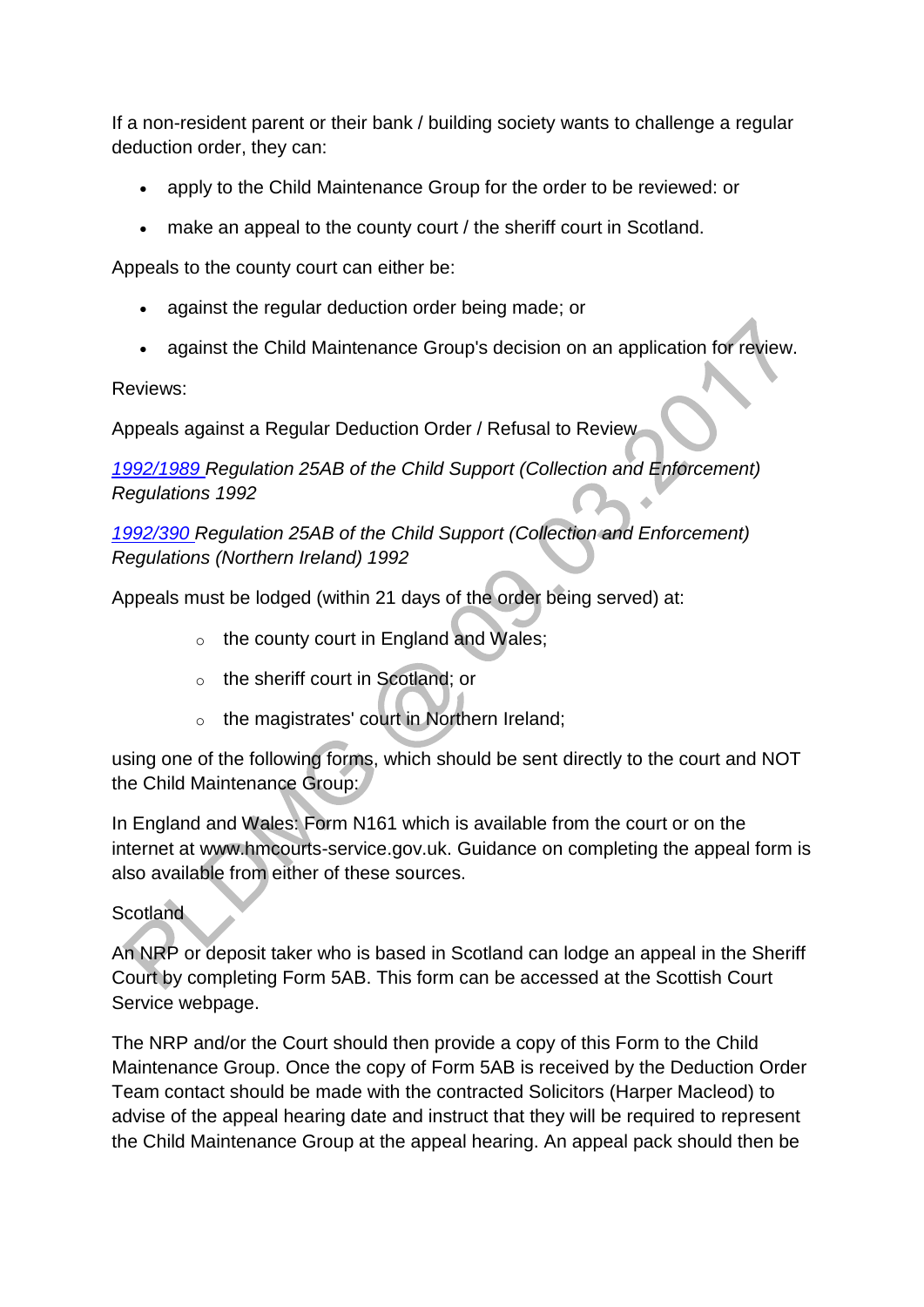prepared and submitted to the solicitors within 14 days following the receipt of the Form 5AB.

NOTE: When an appeal is made against a regular deduction order / refusal to review, is not necessary for deductions to be suspended under the order UNLESS the court orders a stay of proceedings or directs that regular deductions must cease pending the court hearing outcome being decided. If this happens, any action on the case MUST be suspended until further notice from the court.

There are no prescribed grounds for an appeal against the making of a regular deduction order. The contracted solicitors will guide the deduction order team as to the court procedure and action required to be taken.

The party making the appeal is supposed to inform the Child Maintenance Group at the same time as the appeal is lodged with the court, by sending us a copy of form N161. Where this happens, an appeal pack must be completed and submitted to the court within 14 days of the date that form N161 is received.

If the party making the appeal fails to inform the Child Maintenance Group that they have done this, and we receive confirmation of the appeal from another source, we must inform the court of this and advise them:

- $\circ$  how we heard about the appeal;
- o the date that we heard about the appeal; and
- o that we are responding to the notification of appeal.

A copy of the notification we received about the appeal should also be included, to confirm how we received this information.

IMPORTANT NOTE: whenever we receive notification of an appeal, it is essential that the details of the case and the order are checked to ensure that everything is accurate and that there are no grounds on which we should vary / lapse or discharge the order. If you are in any doubt at this stage, you should consult Policy colleagues.

If it is appropriate for the order to be changed in any way, the court must be informed of this immediately. The party that made the appeal should also be informed of the action we have taken and asked if they now wish to withdraw their appeal. if the appeal is not withdrawn you should await notification of the hearing date.

## Appeal Outcomes

The court will decide the outcome of the appeal, which could be any of the following:

 $\circ$  affirm the order or decision (this means the appeal is not allowed because the court considers the original order / decision is correct);